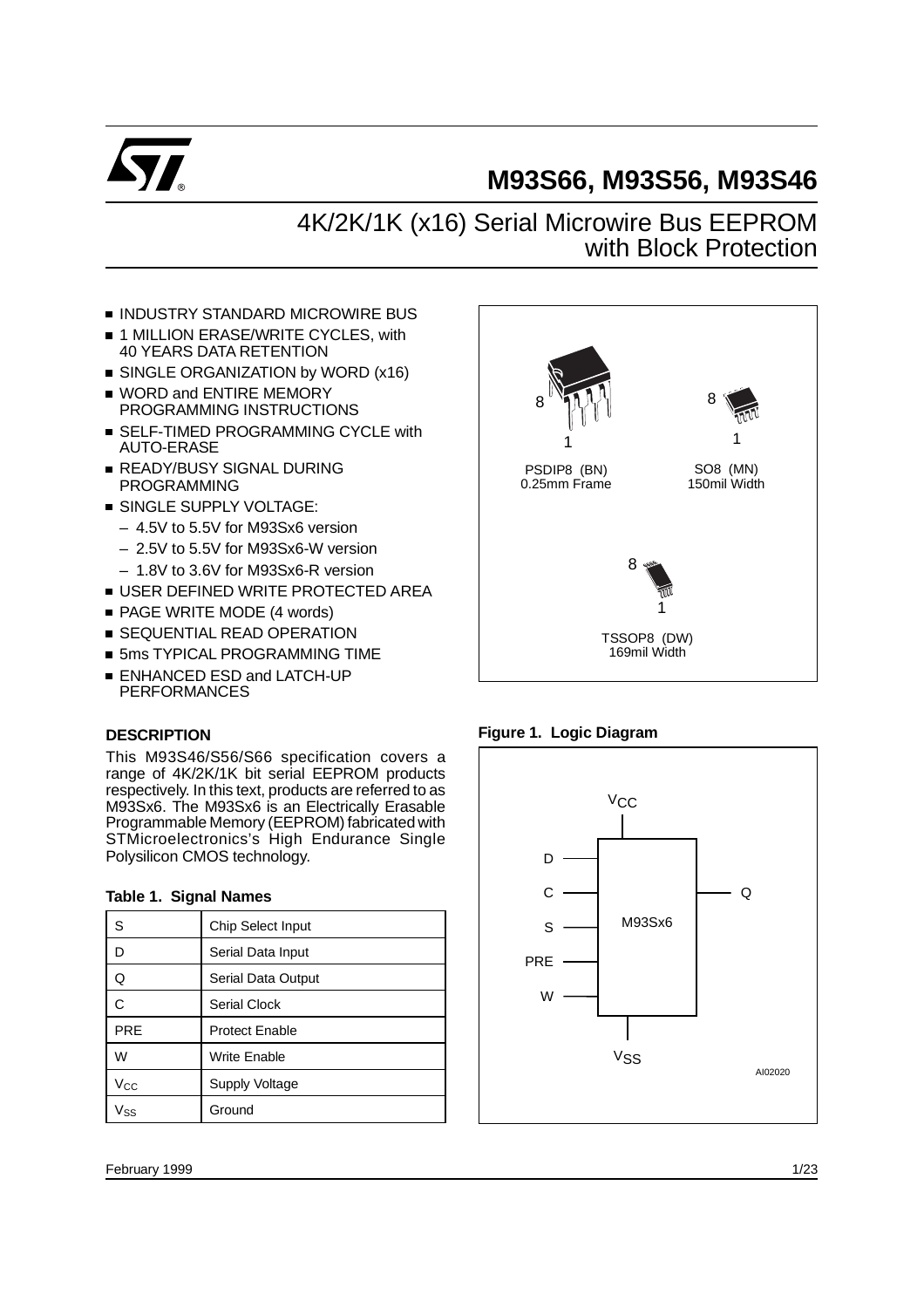# **Figure 2A. DIP Pin Connections**



#### **Figure 2B. SO and TSSOP Pin Connections**



#### **Table 2. Absolute Maximum Ratings (1)**

| Symbol                    | <b>Parameter</b>                                                  | Value                             | Unit                        |            |    |
|---------------------------|-------------------------------------------------------------------|-----------------------------------|-----------------------------|------------|----|
| Tд                        | <b>Ambient Operating Temperature</b>                              | $-40$ to 125                      | °C                          |            |    |
| $\mathsf{T}_{\text{STG}}$ | Storage Temperature                                               | $-65$ to 150                      | °C                          |            |    |
| <b>TLEAD</b>              | Lead Temperature, Soldering                                       | (SO8 package)<br>(PSDIP8 package) | 40 sec<br>10 <sub>sec</sub> | 215<br>260 | °C |
| V <sub>IO</sub>           | Input or Output Voltages ( $Q = V_{OH}$ or Hi-Z)                  | $-0.3$ to V <sub>CC</sub> +0.5    | V                           |            |    |
| <b>V<sub>CC</sub></b>     | Supply Voltage                                                    | $-0.3$ to 6.5                     | V                           |            |    |
| V <sub>ESD</sub>          | Electrostatic Discharge Voltage (Human Body model) <sup>(2)</sup> | 4000                              | V                           |            |    |
|                           | Electrostatic Discharge Voltage (Machine model) <sup>(3)</sup>    | 500                               |                             |            |    |

**Notes:** 1. Except for the rating "Operating Temperature Range", stresses above those listed in the Table "Absolute Maximum Ratings" may cause permanent damage to the device. These are stress ratings only and operation of the device at these or any other conditions above those indicated in the Operating sections of this specification is not implied. Exposure to Absolute Maximum Rating conditions for extended periods may affect device reliability. Refer also to the STMicroelectronics SURE Program and other relevant quality documents.

2. MIL-STD-883C, 3015.7 (100pF, 1500 Ω). 3. EIAJ IC-121 (Condition C) (200pF, 0 Ω).

The M93Sx6 memory is accessed through a serial input (D) and output (Q) using the MICROWIRE bus protocol. The M93Sx6 is specified at 5V ±10%, the M93Sx6-W specified at 2.5V to 5.5V and the M93Sx6-R specified at 1.8V to 3.6V.

The M93S66/S56/S46 memory is divided into 256/128/64 x16 bit words respectively. These memory devices are available in both PSDIP8, SO8 and TSSOP8 packages.

The M93Sx6 memory is accessed by a set of instructions which includes Read, Write, Page

**DESCRIPTION** (cont'd) Write, Write, Write All and instructions used to set the memory protection. A Read instruction loads the address of the first word to be read into an internal address pointer. The data contained at this address is then clocked out serially. The address pointer is automatically incremented after the data is output and, if the Chip Select input (S) is held High, the M93Sx6 can output a sequential stream of data words. In this way, the memory can be read as a data stream from 16 to 4096 bits (for the M93S66), or continuously as the address counter automatically rolls over to '00' when the highest address is reached.

*ky*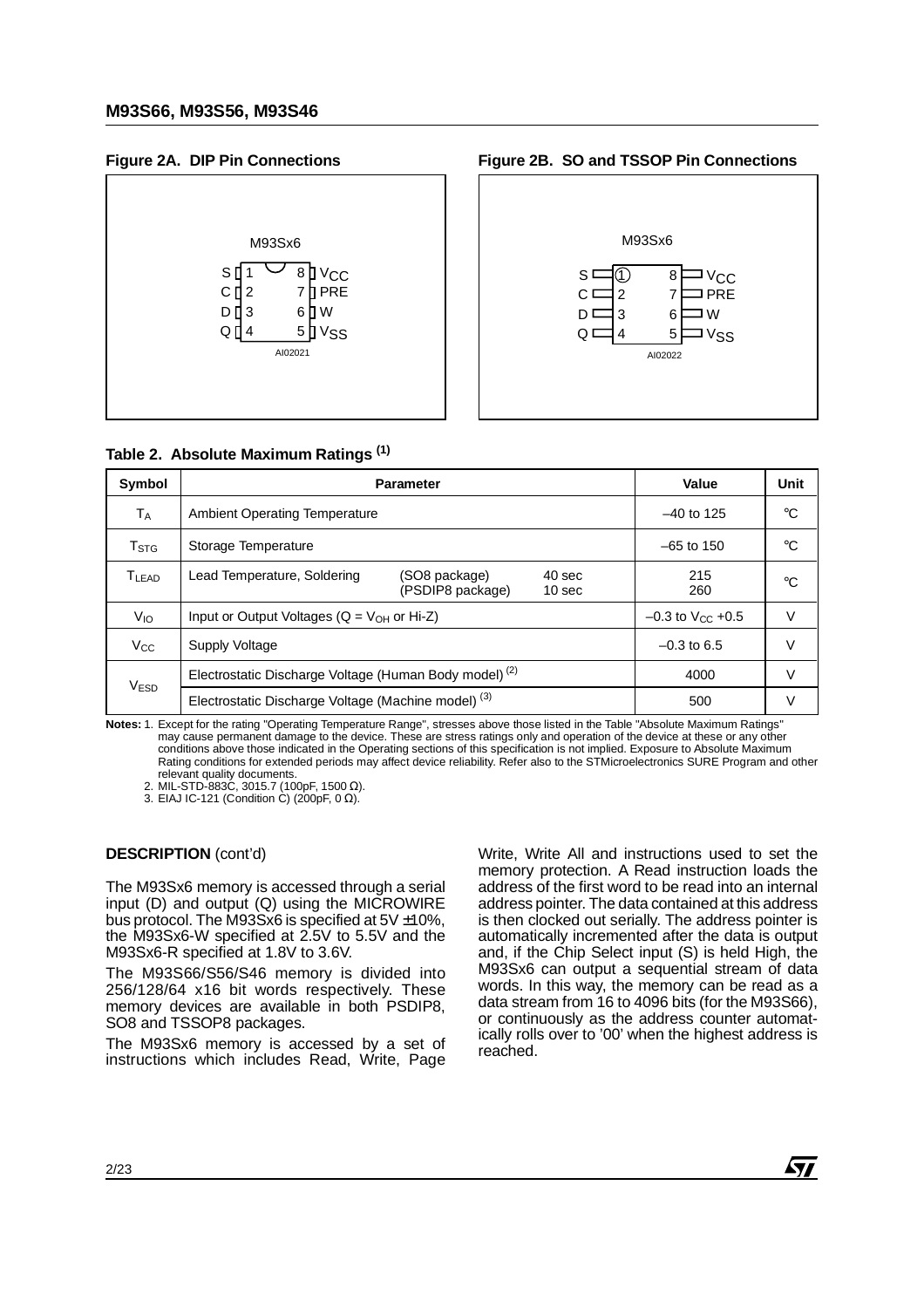| Input Rise and Fall Times                                       | $\leq 50$ ns                       |
|-----------------------------------------------------------------|------------------------------------|
| Input Pulse Voltages (M93Sxx)                                   | $0.4V$ to 2.4V                     |
| Input Pulse Voltages (M93Sxx-W, M93Sxx-R)                       | $0.2V_{CC}$ to $0.8V_{CC}$         |
| Input Timing Reference Voltages (M93Sxx)                        | 1.0V to 2.0V                       |
| Output Timing Reference Voltages (M93Sxx)                       | 0.8V to 2.0V                       |
| Input and Output Timing Reference Voltages (M93Sxx-W, M93Sxx-R) | $0.3V_{\rm CC}$ to $0.7V_{\rm CC}$ |
| Output Load                                                     | $C_1 = 100pF$                      |

**Table 3. AC Measurement Conditions**

Note that Output Hi-Z is defined as the point where data is no longer driven.

# **Table 4. Capacitance (1)**

 $(T_A = 25 \text{ °C}, f = 1 \text{ MHz})$ 

| Symbol   | Min<br><b>Test Condition</b><br><b>Parameter</b> |                       |  |  | Unit |
|----------|--------------------------------------------------|-----------------------|--|--|------|
| $C_{IN}$ | Input Capacitance                                | $V_{IN} = 0V$         |  |  | p۲   |
| Соυт     | <b>Output Capacitance</b>                        | $V_{\text{OUT}} = 0V$ |  |  | p۲   |

**Note:** 1. Sampled only, not 100% tested.

Within the time required by a programming cycle  $(t<sub>W</sub>)$ , up to 4 words may be written with help of the Page Write instruction. the whole memory may also be erased, or set to a predetermined pattern, by using the Write All instruction.

Within the memory, an user defined area may be protected against further Write instructions. The size of this area is defined by the content of a Protect Register, located outside of the memory array. As a final protection step, data may be permanently protected by programming a One Time Programming bit (OTP bit) which locks the Protect Register content.

Programming is internally self-timed (the external clock signal on C input may be disconnected or left running after the start of a Write cycle) and does not require an erase cycle prior to the Write instruction. The Write instruction writes 16 bits at one time into one of the 256/128/64 words of the M93S46/S56/S66 respectively, the Page Write instruction writes up to 4 words of 16 bits to sequential locations, assuming in both cases that all addresses are outside the Write Protected area.

After the start of the programming cycle, a Ready/Busy signal is available on the Data output (Q) when Chip Select (S) is driven High.

An internal feature of the M93Sx6 provides Poweron Data Protection by inhibiting any operation

#### **Figure 3. AC Testing Input Output Waveforms**



when the Supply is too low. The design of the M93Sx6 and the High Endurance CMOS technology used for its fabrication give an Erase/Write cycle Endurance of 1,000,000 cycles and a data retention of 40 years.

57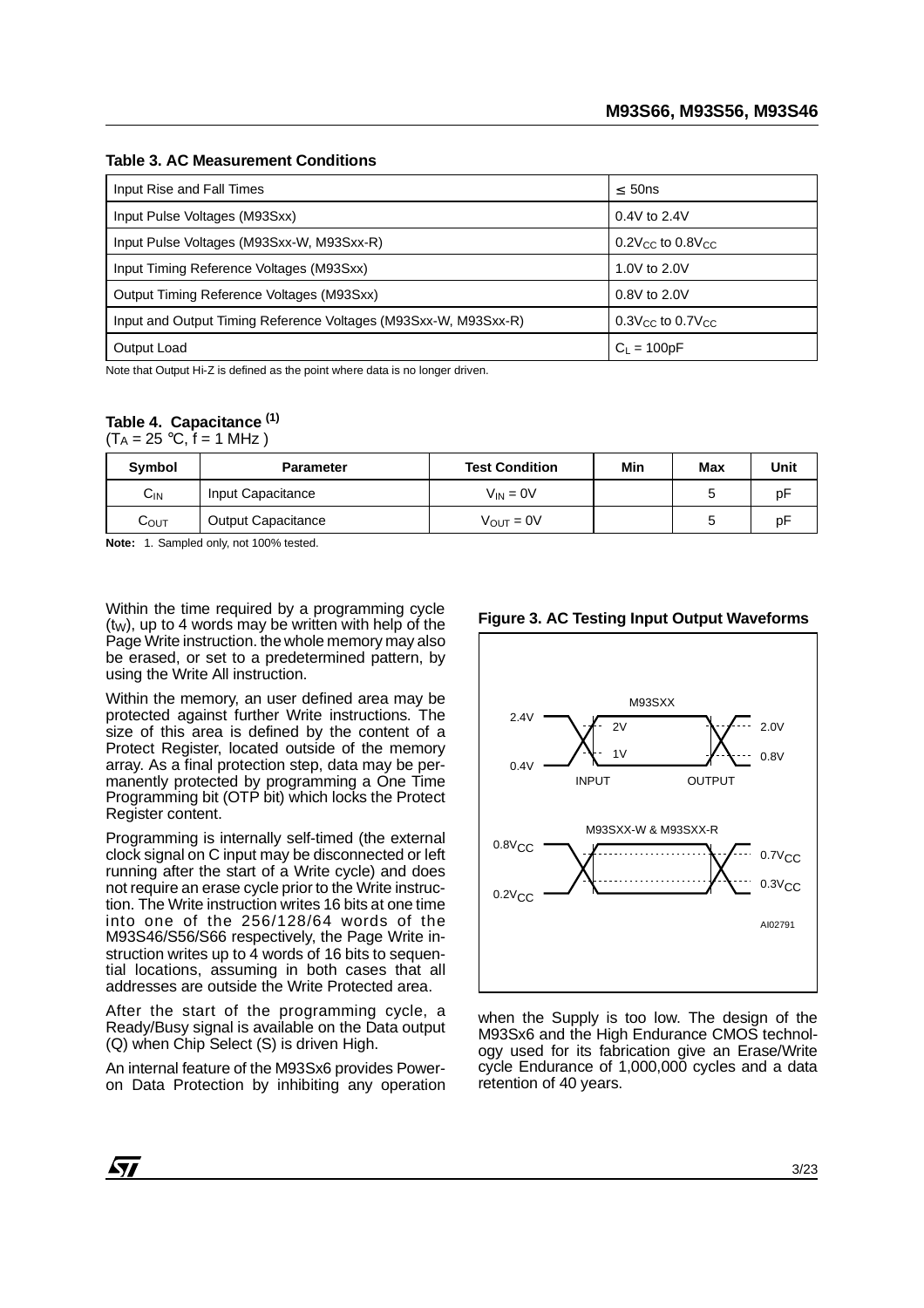# **Table 5A. DC Characteristics for M93Sx6**

 $(T_A = 0 \text{ to } 70^{\circ} \text{C} \text{ or } -40 \text{ to } 85^{\circ} \text{C}; \text{ V}_{\text{CC}} = 4.5 \text{V} \text{ to } 5.5 \text{V})$ 

| Symbol                | <b>Parameter</b>                        | <b>Test Condition</b>                                                                                 | Min    | Max          | Unit   |
|-----------------------|-----------------------------------------|-------------------------------------------------------------------------------------------------------|--------|--------------|--------|
| Jц                    | Input Leakage Current                   | $0V \leq V_{IN} \leq V_{CC}$                                                                          |        | $\pm 2.5$    | μA     |
| I <sub>LO</sub>       | Output Leakage Current                  | $0V \leq V_{OUT} \leq V_{CC}$ , Q in Hi-Z                                                             |        | $\pm 2.5$    | μA     |
| $_{\rm lcc}$          | <b>Supply Current</b>                   | $V_{\text{CC}} = 5V$ , S = $V_{\text{IH}}$ , f = 1 MHz                                                |        | 1.5          | mA     |
| $_{\rm lcc1}$         | Supply Current (Standby)                | $V_{CC}$ = 5V, $S = V_{SS}$ , $C = V_{SS}$ ,<br>$W = V_{SS}$ or $V_{CC}$ , PRE = $V_{SS}$ or $V_{CC}$ |        | 50           | μA     |
| $V_{IL}$              | Input Low Voltage<br>(D, C, S, W, PRE)  |                                                                                                       | $-0.3$ | 0.8          | $\vee$ |
| V <sub>IH</sub>       | Input High Voltage<br>(D, C, S, W, PRE) |                                                                                                       | 2      | $V_{CC}$ + 1 | $\vee$ |
| $V_{OL}$              | Output Low Voltage (Q)                  | $V_{CC} = 5V$ , $I_{OL} = 2.1 \text{mA}$                                                              |        | 0.4          | $\vee$ |
| <b>V<sub>OH</sub></b> | Output High Voltage (Q)                 | $V_{\text{CC}} = 5V$ , $I_{\text{OH}} = -400 \mu A$                                                   | 2.4    |              | V      |

# **Table 5B. DC Characteristics for M93Sx6**

 $(T_A = -40 \text{ to } 125^{\circ} \text{C}; V_{CC} = 4.5 \text{V} \text{ to } 5.5 \text{V})$ 

| Symbol           | <b>Parameter</b>                        | <b>Test Condition</b>                                                                 | Min    | Max          | Unit   |
|------------------|-----------------------------------------|---------------------------------------------------------------------------------------|--------|--------------|--------|
| Iцг              | Input Leakage Current                   | $0V \leq V_{IN} \leq V_{CC}$                                                          |        | ±2.5         | μA     |
| lLo              | Output Leakage Current                  | $0V \leq V_{OUT} \leq V_{CC}$ , Q in Hi-Z                                             |        | ±2.5         | μA     |
| $_{\rm lcc}$     | <b>Supply Current</b>                   | $V_{\text{CC}} = 5V$ , S = $V_{\text{IH}}$ , f = 1 MHz                                |        | 1.5          | mA     |
| I <sub>CC1</sub> | Supply Current (Standby)                | $V_{CC}$ = 5V, S = Vss, C = Vss,<br>$W = V$ ss or $V_{CC}$ . PRE = $V$ ss or $V_{CC}$ |        | 50           | μA     |
| $V_{IL}$         | Input Low Voltage<br>(D, C, S, W, PRE)  |                                                                                       | $-0.3$ | 0.8          | $\vee$ |
| V <sub>IH</sub>  | Input High Voltage<br>(D, C, S, W, PRE) |                                                                                       | 2      | $V_{CC}$ + 1 | $\vee$ |
| $V_{OL}$         | Output Low Voltage (Q)                  | $V_{CC} = 5V$ , $I_{OL} = 2.1 \text{mA}$                                              |        | 0.4          | $\vee$ |
| Vон              | Output High Voltage (Q)                 | $V_{\text{CC}} = 5V$ , $I_{\text{OH}} = -400 \mu A$                                   | 2.4    |              | V      |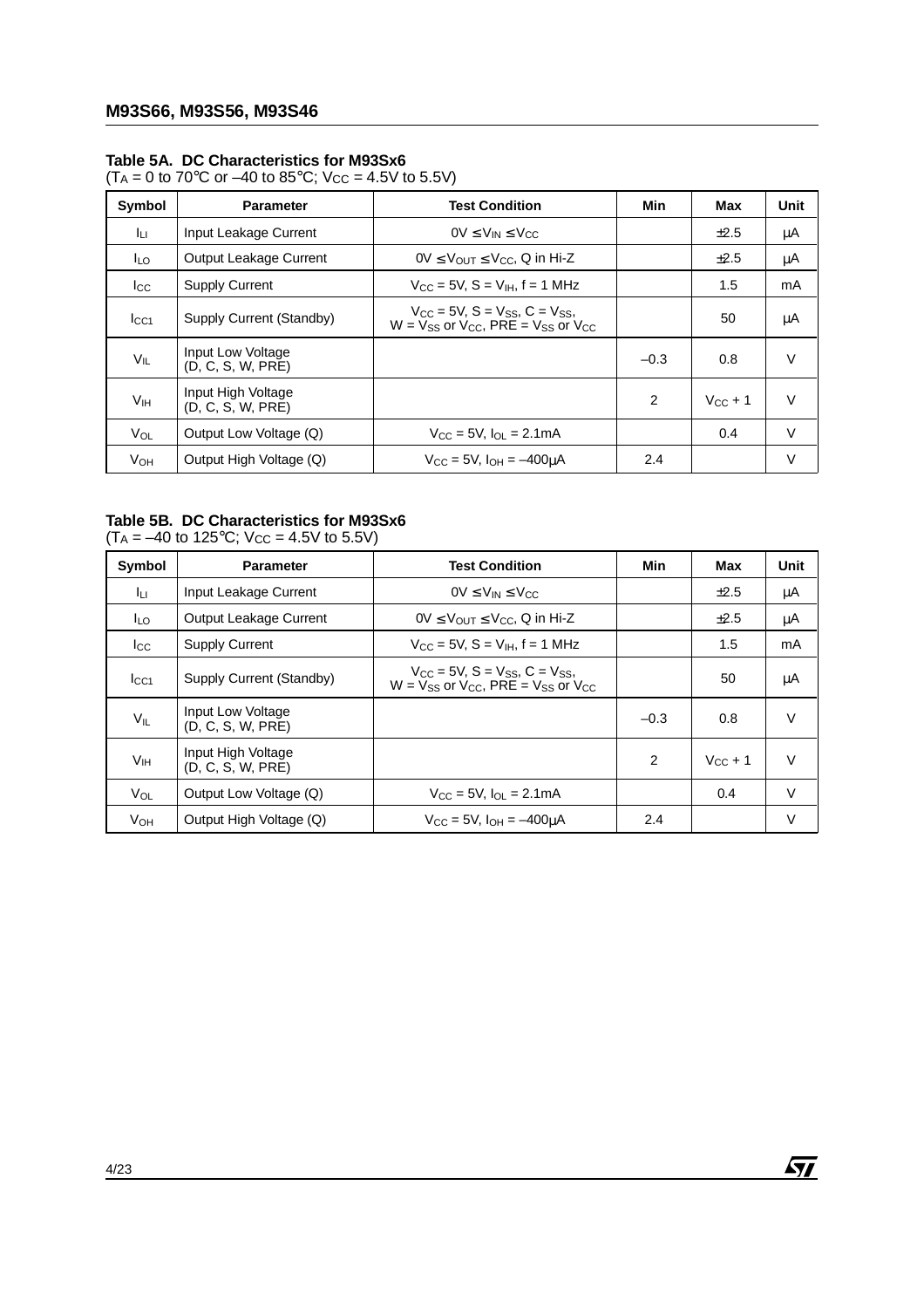#### **Table 5C. DC Characteristics for M93Sx6-W**

 $(T_A = 0 \text{ to } 70^{\circ} \text{C} \text{ or } -40 \text{ to } 85^{\circ} \text{C}; \text{ V}_{\text{CC}} = 2.5 \text{V} \text{ to } 5.5 \text{V})$ 

| Symbol                | <b>Parameter</b>                        | <b>Test Condition</b>                                                                  | Min                  | Max                   | Unit   |
|-----------------------|-----------------------------------------|----------------------------------------------------------------------------------------|----------------------|-----------------------|--------|
| Iцг                   | Input Leakage Current                   | $0V \leq V_{IN} \leq V_{CC}$                                                           |                      | $\pm 2.5$             | μA     |
| ILO.                  | Output Leakage Current                  | $0V \leq V_{\text{OUT}} \leq V_{\text{CC}}$ , Q in Hi-Z                                |                      | ±2.5                  | μA     |
| $_{\rm lcc}$          | Supply Current (CMOS Inputs)            | $V_{CC} = 5V$ , S = $V_{IH}$ , f = 1 MHz                                               |                      | 1.5                   | mA     |
|                       |                                         | $V_{\text{CC}} = 2.5V$ , S = $V_{\text{IH}}$ , f = 1 MHz                               |                      | 1                     | mA     |
| I <sub>CC1</sub>      | Supply Current (Standby)                | $V_{CC}$ = 2.5V, S = $V_{SS}$ , C = $V_{SS}$ ,<br>$W = V$ ss or Vcc. PRE = Vss or Vcc. |                      | 10                    | μA     |
| $V_{IL}$              | Input Low Voltage<br>(D, C, S, W, PRE)  |                                                                                        | $-0.3$               | $0.2$ V <sub>CC</sub> | $\vee$ |
| V <sub>IH</sub>       | Input High Voltage<br>(D, C, S, W, PRE) |                                                                                        | 0.7 V <sub>CC</sub>  | $V_{CC}$ + 1          | $\vee$ |
| $V_{OL}$              | Output Low Voltage (Q)                  | $V_{CC} = 5V$ , $I_{OL} = 2.1 \text{mA}$                                               |                      | 0.4                   | $\vee$ |
|                       |                                         | $V_{\rm CC} = 2.5V$ , $I_{\rm OL} = 100 \mu A$                                         |                      | 0.2                   | V      |
| <b>V<sub>OH</sub></b> | Output High Voltage (Q)                 | $V_{\rm CC} = 5V$ , $I_{\rm OH} = -400 \mu A$                                          | 2.4                  |                       | $\vee$ |
|                       |                                         | $V_{\text{CC}} = 2.5V$ , $I_{\text{OH}} = -100 \mu A$                                  | $V_{\rm CC}$ $-$ 0.2 |                       | $\vee$ |

#### **Table 5D. DC Characteristics for M93Sx6-R (1)**  $(T_A = 0 \text{ to } 70^{\circ} \text{C} \text{ or } -20 \text{ to } 85^{\circ} \text{C}; \text{ V}_{\text{CC}} = 1.8 \text{V} \text{ to } 3.6 \text{V})$

| Symbol           | <b>Parameter</b>                        | <b>Test Condition</b>                                                                                   | Min                   | Max                   | Unit   |
|------------------|-----------------------------------------|---------------------------------------------------------------------------------------------------------|-----------------------|-----------------------|--------|
| Iцг              | Input Leakage Current                   | $0V \leq V_{IN} \leq V_{CC}$                                                                            |                       | $\pm 2.5$             | μA     |
| lLo.             | Output Leakage Current                  | $0V \leq V_{OUT} \leq V_{CC}$ , Q in Hi-Z                                                               |                       | $\pm 2.5$             | μA     |
| $_{\rm lcc}$     | Supply Current (CMOS Inputs)            | $V_{\text{CC}} = 3.6V$ , S = $V_{\text{IH}}$ , f = 1 MHz                                                |                       | 1.5                   | mA     |
|                  |                                         | $V_{\text{CC}} = 1.8V$ , $S = V_{\text{IH}}$ , $f = 1$ MHz                                              |                       | 1                     | mA     |
| I <sub>CC1</sub> | Supply Current (Standby)                | $V_{CC}$ = 1.8V, S = $V_{SS}$ , C = $V_{SS}$ ,<br>$W = V_{SS}$ or $V_{CC}$ , PRE = $V_{SS}$ or $V_{CC}$ |                       | 5                     | μA     |
| $V_{IL}$         | Input Low Voltage<br>(D, C, S, W, PRE)  |                                                                                                         | $-0.3$                | $0.2$ V <sub>CC</sub> | $\vee$ |
| V <sub>IH</sub>  | Input High Voltage<br>(D, C, S, W, PRE) |                                                                                                         | $0.8$ V <sub>CC</sub> | $V_{CC}$ + 1          | $\vee$ |
| $V_{OL}$         | Output Low Voltage (Q)                  | $V_{\text{CC}} = 1.8V$ , $I_{\text{OL}} = 100 \mu A$                                                    |                       | 0.2                   | $\vee$ |
| <b>V</b> он      | Output High Voltage (Q)                 | $V_{\rm CC} = 1.8V$ , $I_{\rm OH} = -100 \mu A$                                                         | $V_{\rm CC}$ $-$ 0.2  |                       | V      |

**Note:** 1. This is preliminary data.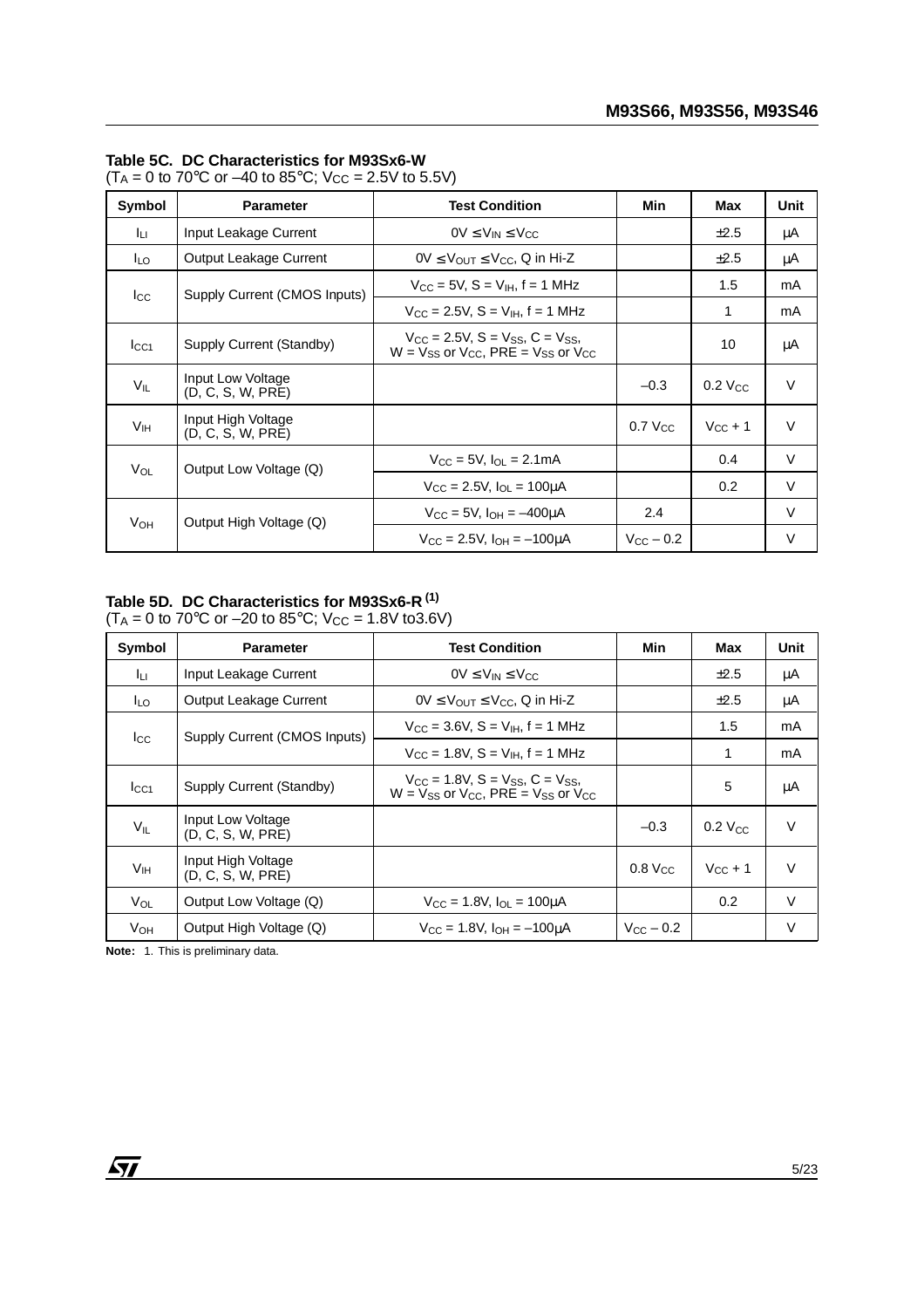|  |  | <b>Table 6A. AC Characteristics</b> |
|--|--|-------------------------------------|
|--|--|-------------------------------------|

| Symbol                    | Alt               | <b>Parameter</b>                              |             | $V_{CC} = 4.5V$ to 5.5V,<br>$T_A = 0$ to 70 $\degree$ C,<br>$T_A = -40$ to 85°C | $V_{CC} = 4.5V$ to 5.5V,<br>$T_A = -40$ to 125 °C | Unit       |            |
|---------------------------|-------------------|-----------------------------------------------|-------------|---------------------------------------------------------------------------------|---------------------------------------------------|------------|------------|
|                           |                   |                                               | Min         | <b>Max</b>                                                                      | Min                                               | <b>Max</b> |            |
| t <sub>PRVCH</sub>        | t <sub>PRES</sub> | Protect Enable Valid to Clock High            | 50          |                                                                                 | 50                                                |            | ns         |
| t <sub>wvcH</sub>         | t <sub>PES</sub>  | Write Enable Valid to Clock High              | 50          |                                                                                 | 50                                                |            | ns         |
| t <sub>SHCH</sub>         | tcss              | Chip Select Set-up Time                       | 50          |                                                                                 | 50                                                |            | ns         |
| t <sub>CLSH</sub>         | t <sub>SKS</sub>  | Clock Set-up Time (relative to S)             | 100         |                                                                                 | 100                                               |            | ns         |
| t <sub>DVCH</sub>         | t <sub>DIS</sub>  | Data In Set-up Time                           | 100         |                                                                                 | 100                                               |            | ns         |
| t <sub>CHDX</sub>         | t <sub>DIH</sub>  | Data In Hold Time                             | 100         |                                                                                 | 100                                               |            | ns         |
| t <sub>CHQL</sub>         | t <sub>PD0</sub>  | Delay to Output Low                           |             | 400                                                                             |                                                   | 400        | ns         |
| t <sub>CHQV</sub>         | $tp_{D1}$         | Delay to Output Valid                         |             | 400                                                                             |                                                   | 400        | ns         |
| t <sub>CLPRX</sub>        | t <sub>PREH</sub> | Clock Low to Protect Enable<br>Transition     | $\mathbf 0$ |                                                                                 | $\mathbf 0$                                       |            | ns         |
| t <sub>SLWX</sub>         | t <sub>PEH</sub>  | Chip Select Low to Write Enable<br>Transition | 250         |                                                                                 | 250                                               |            | ns         |
| t <sub>CLSL</sub>         | t <sub>CSH</sub>  | Chip Select Hold Time                         | 0           |                                                                                 | $\Omega$                                          |            | ns         |
| t <sub>SLCH</sub>         |                   | Chip Select Low to Clock High                 | 250         |                                                                                 | 250                                               |            | ns         |
| $t_{SLSH}$ <sup>(1)</sup> | $t_{\text{CS}}$   | Chip Select Low to Chip Select High           | 250         |                                                                                 | 250                                               |            | ns         |
| t <sub>SHQV</sub>         | tsv               | Chip Select to Ready/Busy Status              |             | 400                                                                             |                                                   | 400        | ns         |
| t <sub>SLQZ</sub>         | t <sub>DF</sub>   | Chip Select Low to Output Hi-Z                |             | 200                                                                             |                                                   | 200        | ns         |
| $t_{CHCL}$ <sup>(2)</sup> | tskh              | Clock High Time                               | 250         |                                                                                 | 250                                               |            | ns         |
| $t_{CLCH}$ <sup>(2)</sup> | tskl              | Clock Low Time                                | 250         |                                                                                 | 250                                               |            | ns         |
| $t_{\rm W}$               | t <sub>WP</sub>   | Erase/Write Cycle time                        |             | 10                                                                              |                                                   | 10         | ms         |
| $f_{\rm C}$               | fsk               | <b>Clock Frequency</b>                        | 0           | 1                                                                               | 0                                                 | 1          | <b>MHz</b> |

Notes: 1. Chip Select must be brought low for a minimum of tSLSH between consecutive instructions cycles.<br>2. The Clock frequency specification calls for a minimum clock period of 1/fC, therefore the sum of the timings tCHC

 $\sqrt{M}$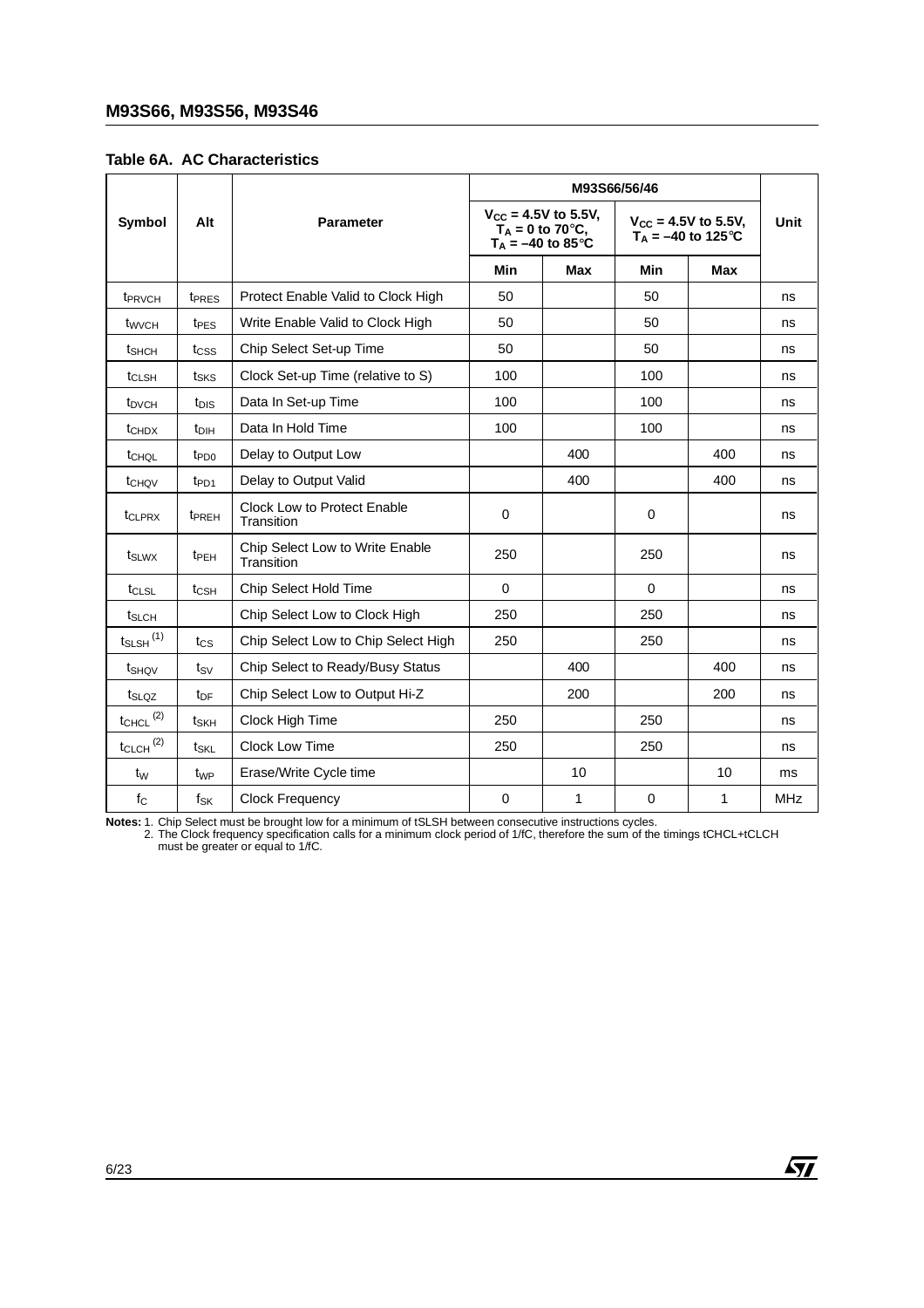| Symbol                    | Alt                     | <b>Parameter</b>                                 |             | $V_{\text{CC}} = 2.5V$ to 5.5V,<br>$T_A = 0$ to 70 $\degree$ C,<br>$T_A = -40$ to 85°C | $V_{CC}$ = 1.8V to 3.6V, <sup>(3)</sup><br>T <sub>A</sub> = 0 to 70°C<br>$T_A = -20$ to 85°C | Unit       |            |
|---------------------------|-------------------------|--------------------------------------------------|-------------|----------------------------------------------------------------------------------------|----------------------------------------------------------------------------------------------|------------|------------|
|                           |                         |                                                  | Min         | <b>Max</b>                                                                             | Min                                                                                          | <b>Max</b> |            |
| t <sub>PRVCH</sub>        | t <sub>PRES</sub>       | Protect Enable Valid to Clock High               | 50          |                                                                                        | 50                                                                                           |            | ns         |
| t <sub>wvcH</sub>         | t <sub>PES</sub>        | Write Enable Valid to Clock High                 | 50          |                                                                                        | 50                                                                                           |            | ns         |
| t <sub>SHCH</sub>         | tcss                    | Chip Select Set-up Time                          | 100         |                                                                                        | 200                                                                                          |            | ns         |
| t <sub>CLSH</sub>         | tsks                    | Clock Set-up Time (relative to S)                | 100         |                                                                                        | 100                                                                                          |            | ns         |
| t <sub>DVCH</sub>         | t <sub>DIS</sub>        | Data In Set-up Time                              | 100         |                                                                                        | 100                                                                                          |            | ns         |
| t <sub>CHDX</sub>         | $t_{\text{DH}}$         | Data In Hold Time                                | 100         |                                                                                        | 200                                                                                          |            | ns         |
| tCHQL                     | t <sub>PD0</sub>        | Delay to Output Low                              |             | 400                                                                                    |                                                                                              | 700        | ns         |
| t <sub>CHQV</sub>         | $tp_{D1}$               | Delay to Output Valid                            |             | 400                                                                                    |                                                                                              | 700        | ns         |
| t <sub>CLPRX</sub>        | <b>TPREH</b>            | <b>Clock Low to Protect Enable</b><br>Transition | $\mathbf 0$ |                                                                                        | 0                                                                                            |            | ns         |
| t <sub>SLWX</sub>         | <b>t</b> <sub>PEH</sub> | Chip Select Low to Write Enable<br>Transition    | 250         |                                                                                        | 250                                                                                          |            | ns         |
| t <sub>CLSL</sub>         | t <sub>CSH</sub>        | Chip Select Hold Time                            | $\Omega$    |                                                                                        | $\Omega$                                                                                     |            | ns         |
| t <sub>SLCH</sub>         |                         | Chip Select Low to Clock High                    | 250         |                                                                                        | 250                                                                                          |            | ns         |
| $t_{SLSH}$ <sup>(1)</sup> | $t_{\rm CS}$            | Chip Select Low to Chip Select High              | 250         |                                                                                        | 1000                                                                                         |            | ns         |
| t <sub>SHOV</sub>         | tsv                     | Chip Select to Ready/Busy Status                 |             | 400                                                                                    |                                                                                              | 700        | ns         |
| t <sub>SLQZ</sub>         | t <sub>DF</sub>         | Chip Select Low to Output Hi-Z                   |             | 200                                                                                    |                                                                                              | 200        | ns         |
| $t_{CHCL}$ <sup>(2)</sup> | tskh                    | Clock High Time                                  | 350         |                                                                                        | 800                                                                                          |            | ns         |
| $t_{CLCH}$ <sup>(2)</sup> | tskl                    | Clock Low Time                                   | 250         |                                                                                        | 800                                                                                          |            | ns         |
| $t_{\rm W}$               | t <sub>WP</sub>         | Erase/Write Cycle time                           |             | 10                                                                                     |                                                                                              | 10         | ms         |
| $f_{\rm C}$               | fsk                     | <b>Clock Frequency</b>                           | 0           | 1                                                                                      | 0                                                                                            | 0.5        | <b>MHz</b> |

#### **Table 6B. AC Characteristics**

Notes: 1. Chip Select must be brought low for a minimum of tSLSH between consecutive instructions cycles.<br>2. The Clock frequency specification calls for a minimum clock period of 1/fC, therefore the sum of the timings tCHC

 $\sqrt{1}$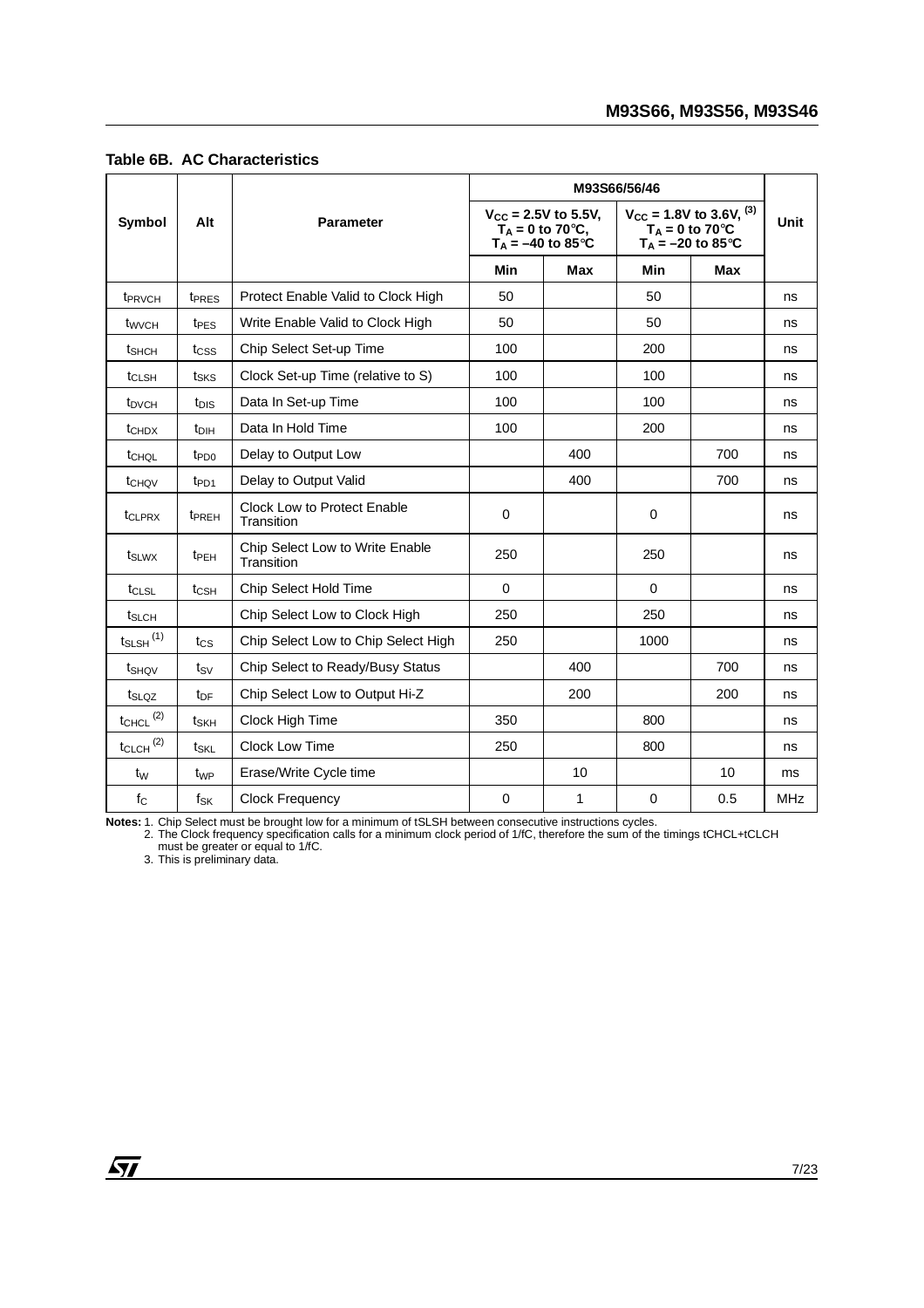

**Figure 4. Synchronous Timing, Start and Op-Code Input**

#### **POWER-ON DATA PROTECTION**

In order to prevent data corruption and inadvertent write operations during power-up and power-down, a Power On Reset (POR) circuit resets all internal programming circuitry and sets the device in the Write Disable mode.

- At Power-up and Power-down, the device must NOT be selected (that is, the S input must be driven low) until the supply voltage reaches the operating value Vcc specified in the AC and DC tables.
- $-$  When V<sub>CC</sub> reaches its functional value, the device is properly reset (in the Write Disable mode) and is ready to decode and execute an incoming instruction.

For the M93Sx6 specified at 5V, the POR threshold voltage is around 3V.

For all the other M93Sx6 specified at low V<sub>CC</sub> (with -W and -R  $V_{CC}$  range options), the POR threshold voltage is around 1.5V.

 $\sqrt{M}$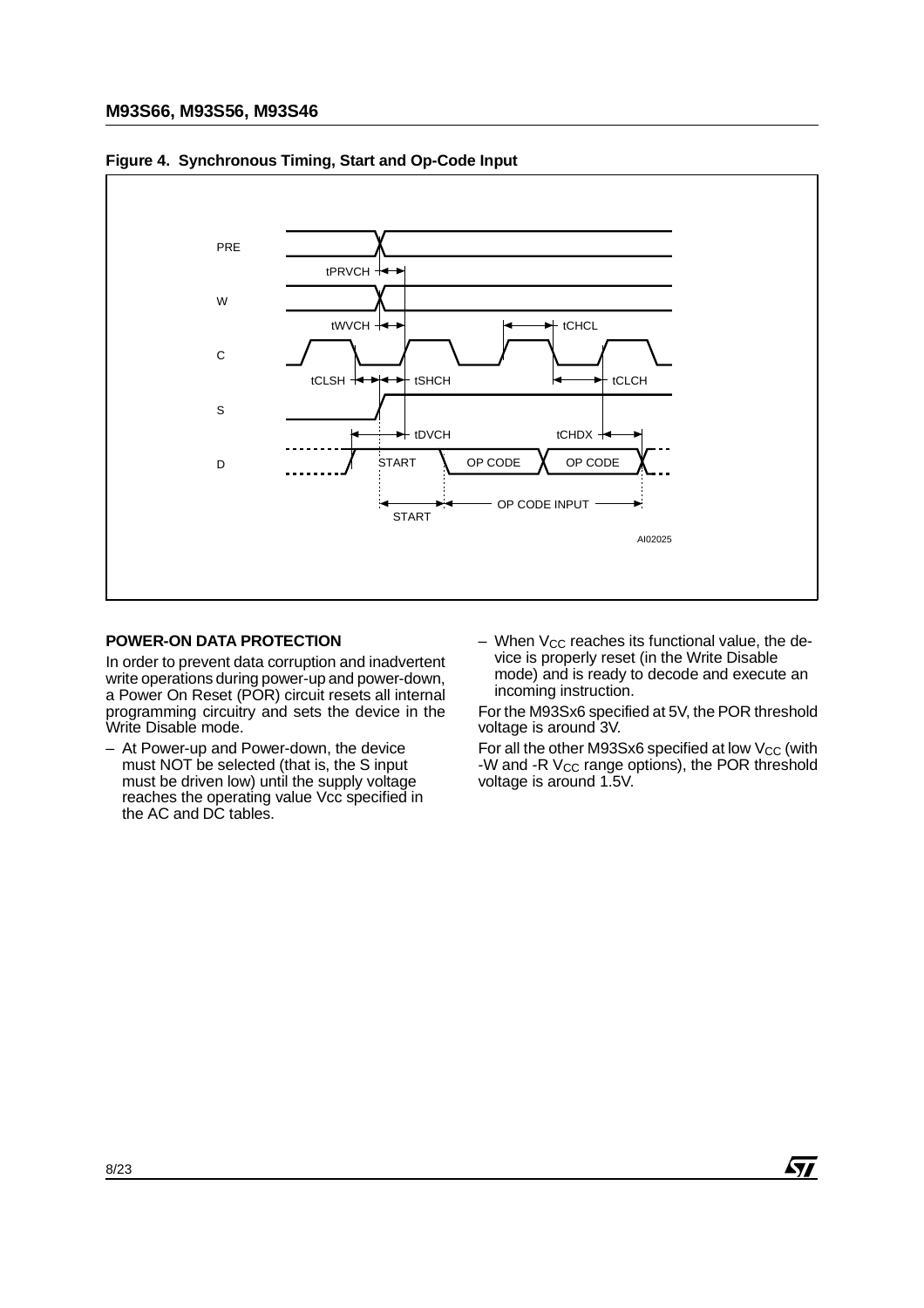

**Figure 5. Synchronous Timing, Read or Write**

 $\sqrt{M}$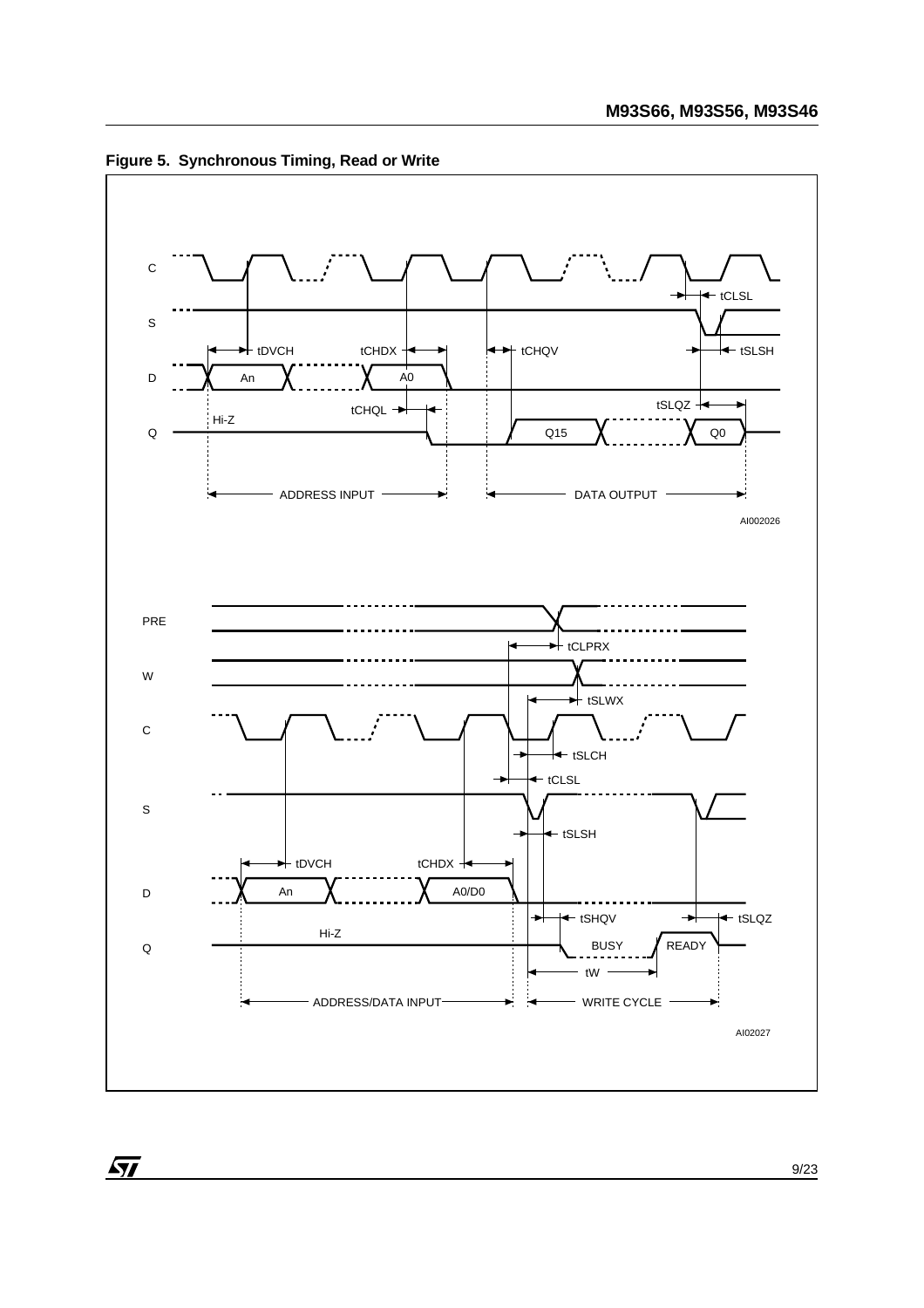#### **INSTRUCTIONS**

The M93S66/S56/S46 have eleven instructions, as shown in Table 7. Each instruction is preceded by the rising edge of the signal applied on the Chip Select (S) input (assuming that the clock C is low). After the device is selected, the internal logic waits for the start bit, which define the begining of the instruction bit stream. The start bit is the first '1' read on D input during the rising edge of the clock C. Following the start bit, the op-codes of the instructions are made up of the 2 following bits. Notice that some instructions use only these first two bits, others use also the first two bits of the address to define the op-code. The op-code is then followed by the address of the word to be accessed.

For the M93S46, the address is made up of 6 bits (See Table 7a). For the M93S56 and M93S66, the address is made up of 8 bits (See Table 7b).

The M93Sx6 is fabricated in CMOS technology and is therefore able to run from zero Hz (static input signals) up to the maximum ratings (specified in Table 6).

| Instr.         | <b>Description</b>               | W   | <b>PRE</b> | <b>Start</b><br><b>Bit</b> | Op-<br>Code | Address <sup>(1)</sup> | Data                                   | Reg.<br><b>Clock</b><br><b>Cycles</b> | <b>Additional</b><br><b>Information</b>                                                |
|----------------|----------------------------------|-----|------------|----------------------------|-------------|------------------------|----------------------------------------|---------------------------------------|----------------------------------------------------------------------------------------|
| <b>READ</b>    | Read Data from<br>Memory         | X   | '0'        | '1'                        | 10          | A5-A0                  | $Q15-Q0$                               |                                       |                                                                                        |
| <b>WRITE</b>   | Write Data to<br>Memory          | '1' | 'N'        | '1'                        | 01          | A5-A0                  | D <sub>15</sub> -D <sub>0</sub>        | 25                                    | Write is executed<br>if the address is<br>not inside the<br>Protected area             |
| <b>PAWRITE</b> | Page Write to<br>Memory          | '1' | '0'        | '1'                        | 11          | $A5-A0$                | N x<br>D <sub>15</sub> -D <sub>0</sub> | $9 + N$<br>x 16                       | Write is executed<br>if all the N<br>addresses are not<br>inside the<br>Protected area |
| <b>WRALL</b>   | <b>Write All</b><br>Memory       | '1' | 'Oʻ        | '1'                        | 00          | 01XXXX                 | D <sub>15</sub> -D <sub>0</sub>        | 25                                    | Write all data if<br>the Protect<br>Register is cleared                                |
| <b>WEN</b>     | <b>Write Enable</b>              | '1' | 'Oʻ        | '1'                        | $00\,$      | 11XXXX                 |                                        | 9                                     |                                                                                        |
| <b>WDS</b>     | <b>Write Disable</b>             | X   | '0'        | '1'                        | 00          | 00XXXX                 |                                        | 9                                     |                                                                                        |
| PRREAD         | Protect<br><b>Register Read</b>  | X   | '1'        | '1'                        | 10          | <b>XXXXXX</b>          | $Q5-Q0$<br>+ Flag                      |                                       | Data Output =<br>Protect Register<br>content + Protect<br>Flag bit                     |
| <b>PRWRITE</b> | Protect<br><b>Register Write</b> | '1' | '1'        | '1'                        | 01          | $A5-A0$                |                                        | 9                                     | Data above<br>specified address<br>A5-A0 are<br>protected                              |
| <b>PRCLEAR</b> | Protect<br><b>Register Clear</b> | '1' | '1'        | '1'                        | 11          | 111111                 |                                        | 9                                     | Protect Flag is<br>also cleared<br>(cleared Flag = $1$ )                               |
| <b>PREN</b>    | Protect<br>Register<br>Enable    | '1' | '1'        | '1'                        | 00          | 11XXXX                 |                                        | 9                                     |                                                                                        |
| <b>PRDS</b>    | Protect<br>Register Disable      | '1' | '1'        | '1'                        | 00          | 000000                 |                                        | 9                                     | OTP bit is set<br>permanently                                                          |

**Table 7A. Instruction Set for the M93S46**

**Note:**  $1 \text{.} X = \text{don't care bit.}$ 

*st*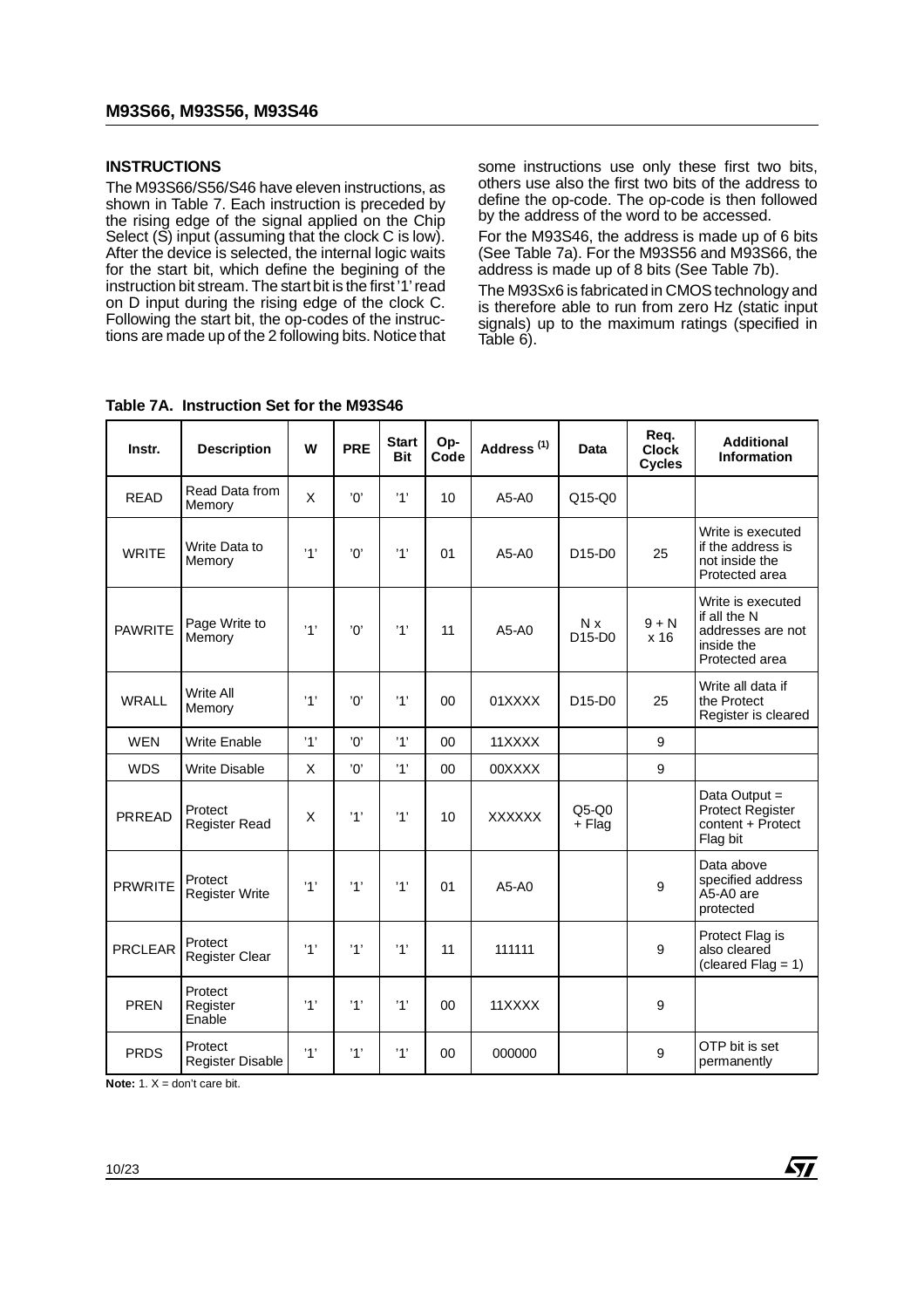| Instr.         | <b>Description</b>                 | W   | <b>PRE</b> | <b>Start</b><br><b>Bit</b> | Op-<br>Code | Address <sup>(1,2)</sup> | <b>Data</b>       | Req.<br><b>Clock</b><br><b>Cycles</b> | <b>Additional</b><br><b>Information</b>                                                |
|----------------|------------------------------------|-----|------------|----------------------------|-------------|--------------------------|-------------------|---------------------------------------|----------------------------------------------------------------------------------------|
| <b>READ</b>    | Read Data from<br>Memory           | X   | 'n'        | '1'                        | 10          | A7-A0                    | $Q15-Q0$          |                                       |                                                                                        |
| <b>WRITE</b>   | Write Data to<br>Memory            | '1' | 'n'        | '1'                        | 01          | $A7 - A0$                | $D15-D0$          | 27                                    | Write is executed<br>if the address is<br>not inside the<br>Protected area             |
| <b>PAWRITE</b> | Page Write to<br>Memory            | '1' | 'Oʻ        | '1'                        | 11          | A7-A0                    | N x<br>$D15-D0$   | $11 + N$<br>x <sub>16</sub>           | Write is executed<br>if all the N<br>addresses are not<br>inside the<br>Protected area |
| <b>WRALL</b>   | <b>Write All</b><br>Memory         | '1' | 'Oʻ        | '1'                        | 00          | 01XXXXXX                 | $D15-D0$          | 27                                    | Write all data if<br>the Protect<br>Register is cleared                                |
| <b>WEN</b>     | <b>Write Enable</b>                | '1' | '0'        | '1'                        | 00          | 11XXXXXX                 |                   | 11                                    |                                                                                        |
| <b>WDS</b>     | <b>Write Disable</b>               | X   | 'n'        | '1'                        | 00          | 00XXXXXX                 |                   | 11                                    |                                                                                        |
| PRREAD         | Protect<br><b>Register Read</b>    | X   | '1'        | '1'                        | 10          | <b>XXXXXXXX</b>          | $Q7-Q0$<br>+ Flag |                                       | Data Output =<br>Protect Register<br>content + Protect<br>Flag bit                     |
| <b>PRWRITE</b> | Protect<br><b>Register Write</b>   | '1' | '1'        | '1'                        | 01          | $A7 - A0$                |                   | 11                                    | Data above<br>specified address<br>A7-A0 are<br>protected                              |
| <b>PRCLEAR</b> | Protect<br><b>Register Clear</b>   | '1' | '1'        | '1'                        | 11          | 11111111                 |                   | 11                                    | Protect Flag is<br>also cleared<br>$(cleared Flag = 1)$                                |
| <b>PREN</b>    | Protect<br>Register<br>Enable      | '1' | '1'        | '1'                        | 00          | 11XXXXXX                 |                   | 11                                    |                                                                                        |
| <b>PRDS</b>    | Protect<br><b>Register Disable</b> | '1' | '1'        | '1'                        | 00          | 00000000                 |                   | 11                                    | OTP bit is set<br>permanently                                                          |

**Table 7B. Instruction Set for the M93S56 and M93S66**

**Notes:** 1. X = don't care bit.<br>2. Address bit A7 is not decoded by the M93S56.

 $\sqrt{27}$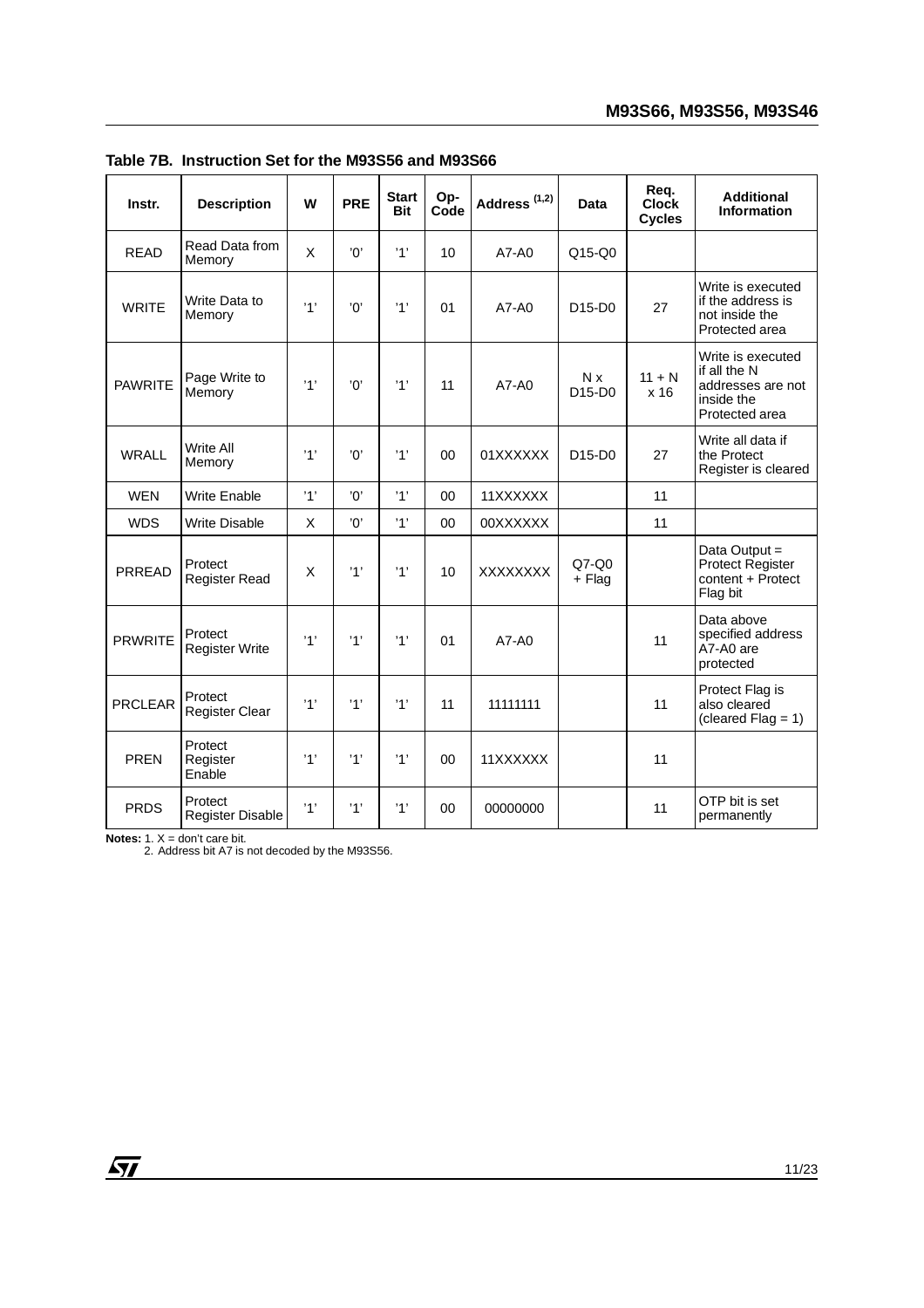# **Read**

The Read instruction (READ) outputs serial data on the Data Output (Q). When a READ instruction is received, the instruction and address are decoded and the data from the memory is transferred into an output shift register. A dummy '0' bit is output first followed by the 16 bit word with the MSB first. Output data changes are triggered by the Low to High transition of the Clock (C). The M93Sx6 will automatically increment the address and will clock out the next word as long as the Chip Select input (S) is held High. In this case the dummy '0' bit is NOT output between words and a continuous stream of data can be read.

# **Write Enable and Write Disable**

The Write Enable instruction (WEN) authorizes the following Write instructions to be executed. The Write Disable instruction (WDS) disables the execution of the following Write instructions and the internal programming cycle cannot run.

When power is first applied, the M93Sx6 is in Write Disable mode and all Write instructions are inhibited. When the WEN instruction is executed, Write instructions remain enabled until a Write Disable instruction (WDS) is executed or  $V_{CC}$  falls below the Power-On Reset threshold Voltage.

To protect the memory contents from accidental corruption, it is advisable to issue the WDS instruction after every write cycle. The READ instruction is not affected by the WEN or WDS instructions.

# **Write**

The Write instruction (WRITE) is composed of the Start bit plus the Op-Code followed by the address and the 16 data bits to be written. The Write Enable signal (W) must be held high during the Write instruction. Data input (D) is sampled on the Low to High transition of the clock. After the last data bit has been sampled, Chip Select (S) must be brought Low before the next rising edge of the clock (C) in order to start the self-timed programming cycle. This is really important as, if S is brought low before or after this specific frame window, the addressed location will not be programmed, providing that the address in NOT in the protected area.

If the M93Sx6 is still performing the write cycle, the Busy signal  $(Q = 0)$  will be returned if the Chip Select input  $(S)$  is driven high after the ts<sub>LSH</sub> delay, and the M93Sx6 will ignore any data on the bus. When the write cycle is completed, the Ready signal  $(Q = 1)$  will indicate (if S is driven high) that the M93Sx6 is ready to receive a new instruction. Programming is internally self-timed (the external clock signal on C input may be disconnected or left running after the start of a Write cycle).

# **Page Write**

A Page Write instruction (PAWRITE) contains the first address to be written followed by up to 4 data words. The Write Enable signal (W) must be held High during the PAWRITE instruction. Input address and data are sampled on the Low to High transition of the clock. After the receipt of each data word, bits A1-A0 of the internal address register are incremented, the high order bits (Ax-A2) remaining unchanged. Users must take care by software to ensure that the last word address has the same upper order address bits as the initial address transmitted to avoid address roll-over. After the LSB of the last data word, Chip Select (S) must be brought Low before the next rising edge of the Clock (C) in order to start the self-timed programming cycle. This is really important as, if S is brought low before or after this specific frame window, the addressed locations will not be programmed. The Page Write operation will not be performed if any of the 4 words is addressing the protected area. If the M93Sx6 is still performing the programming cycle, the Busy signal  $(Q = 0)$  will be returned if the Chip Select input (S) is driven high, and the M93Sx6 will ignore any data on the bus. When the write cycle is completed, the Ready signal  $(Q = 1)$  will indicate (if S is driven high) that the M93Sx6 is ready to receive a new instruction.

# **Write All**

The Write All instruction (WRALL) is valid only after the Protect Register has been cleared by executing a PRCLEAR (Protect Register Clear) instruction. The Write All instruction simultaneously writes the whole memory with the same data word included in the instruction. The Write Enable signal (W) must be held High before and during the Write All instruction. Input address and data are sampled on the Low to High transition of the clock. If the M93Sx6 is still performing the write cycle, the Busy signal  $(Q = 0)$  will be returned if the Chip Select input  $(S)$ is driven high after the t<sub>SLSH</sub> delay, and the M93Sx6 will ignore any data on the bus. When the write cycle is completed, the Ready signal  $(Q = 1)$  will indicate (if S is driven high) that the M93Sx6 is ready to receive a new instruction.

# **READY/BUSY Status**

During every programming cycle (after a WRITE, WRALL or PAWRITE instruction) the Data Output (Q) indicates the Ready/Busy status of the memory when the Chip Select is driven High. Once the M93Sx6 is Ready, the Data Output is set to '1' until a new start bit is decoded or the Chip Select is brought Low.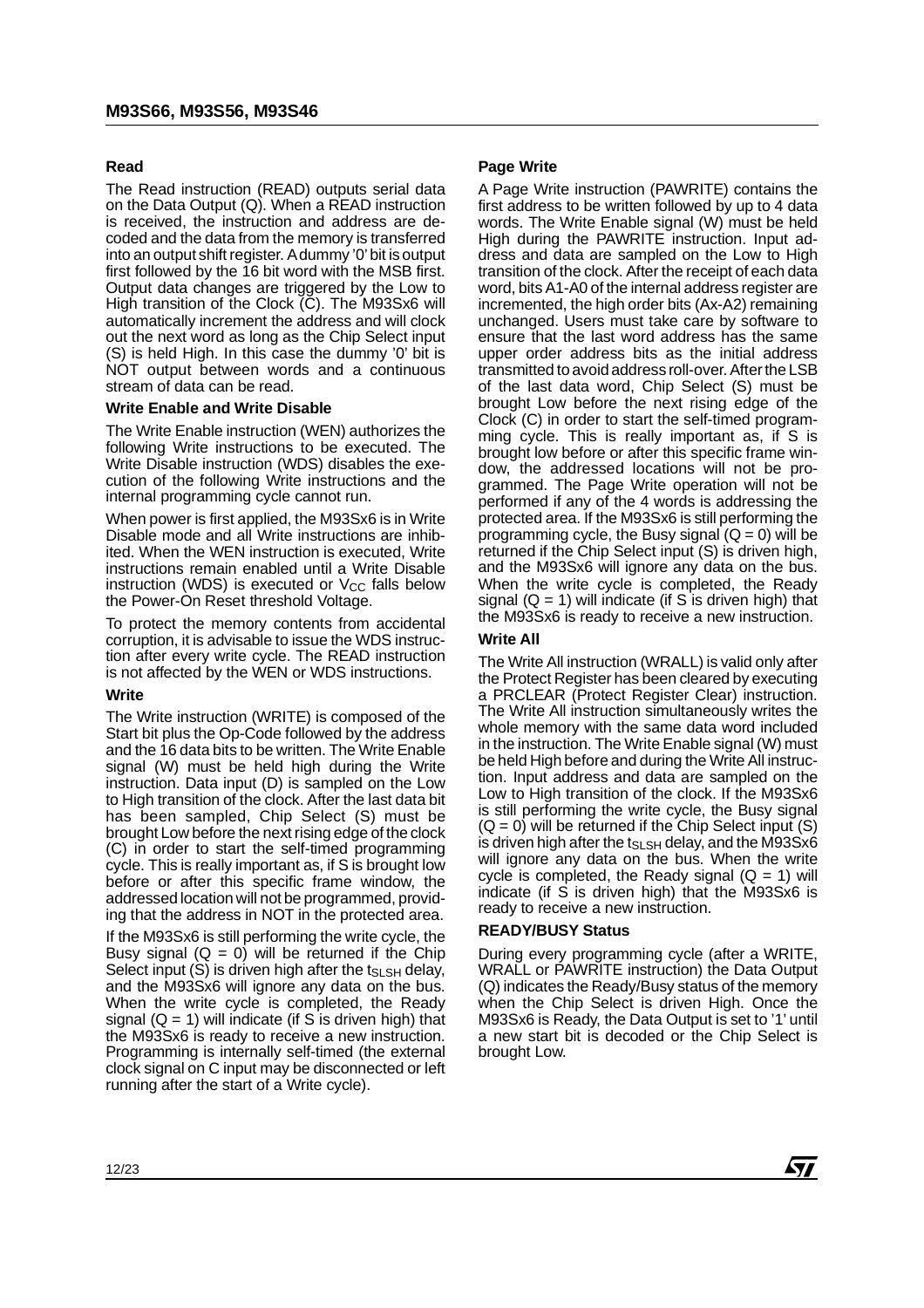#### **MEMORY WRITE PROTECTION AND PROTECT REGISTER**

The M93Sx6 offers a Protect Register containing the bottom address of the memory area which has to be protected against write instructions. In addition to this Protect Register, two flag bits are used to indicate the Protect Register status: the Protect Flag enabling/disabling the memory protection throught the Protect Register and the OTP bit which, when set, disables access to the Protect Register and thus prevents any further modifications of this Protect Register value. The content of the Protect Register is defined when using the PRWRITE instruction, it may be read when using the PRREAD instruction. A specific instruction PREN (Protect Register Enable) allows the user to execute the protect instructions PRCLEAR, PRWRITE and PRDS. this PREN instruction being used together with the signals applied on the input pins PRE (Protect Register Enable) and W (Write Enable).

Accessing the Protect Register is done by executing the following sequence:

- WEN: execute the Write Enable instruction,
- PREN: execute the PREN instruction,
- PRWRITE, PRCLEAR or PRDS: the protection then may be defined, in terms of size of the protected area (PRWRITE, PRCLEAR) and may be set permanently (PRDS instruction).

#### **Protect Register Read**

The Protect Register Read instruction (PRREAD) outputs on the Data Output Q the content of the Protect Register, followed by the Protect Flag bit. The Protect Register Enable pin (PRE) must be driven High before and during the instruction.

As in the Read instruction a dummy '0' bit is output first. Since it is not possible to distinguish if the Protect Register is cleared (all 1's) or if it is written with all 1's, user must check the Protect Flag status (and not the Protect Register content) to ascertain the setting of the memory protection.

#### **Protect Register Enable**

The Protect Register Enable instruction (PREN) is used to authorize the use of further PRCLEAR, PRWRITE and PRDS instructions. The PREN insruction does not modify the Protect Flag bit value.

**Note:** A Write Enable (WEN) instruction must be executed before the Protect Enable instruction. Both the Protect Enable (PRE) and Write Enable

(W) input pins must be held High during the instruction execution.

#### **Protect Register Clear**

The Protect Register Clear instruction (PRCLEAR) clears the address stored in the Protect Register to all 1's, and thus enables the execution of WRITE and WRALL instructions. The Protect Register Clear execution clears the Protect Flag to '1'. Both the Protect Enable (PRE) and Write Enable (W) input pins must be driven High during the instruction execution.

**Note:** A PREN instruction must immediately precede the PRCLEAR instruction.

#### **Protect Register Write**

The Protect Register Write instruction (PRWRITE) is used to write into the Protect Register the address of the first word to be protected. After the PRWRITE instruction execution, all memory locations equal to and above the specified address, are protected from writing. The Protect Flag bit is set to '0', it can be read with Protect Register Read instruction. Both the Protect Enable (PRE) and Write Enable (W) input pins must be driven High during the instruction execution.

**Note:** A PREN instruction must immediately precede the PRWRITE instruction, but it is not necessary to execute first a PRCLEAR.

#### **Protect Register Disable**

The Protect Register Disable instruction sets the One Time Programmable bit (OTP bit). The Protect Register Disable instruction (PRDS) is a ONE TIME ONLY instruction which latches the Protect Register content, this content is therefore unalterable in the future. Both the Protect Enable (PRE) and Write Enable (W) input pins must be driven High during the instruction execution. The OTP bit cannot be directly read, it can be checked by reading the content of the Protect Register (PRREAD instruction), then by writing this same value into the Protect Register (PRWRITE instruction): when the OTP bit is set, the Ready/Busy status cannot appear on the Data output (Q). When the OTP bit is not set, the Busy status appear on the Data output (Q).

**Note:** A PREN instruction must immediately precede the PRDS instruction.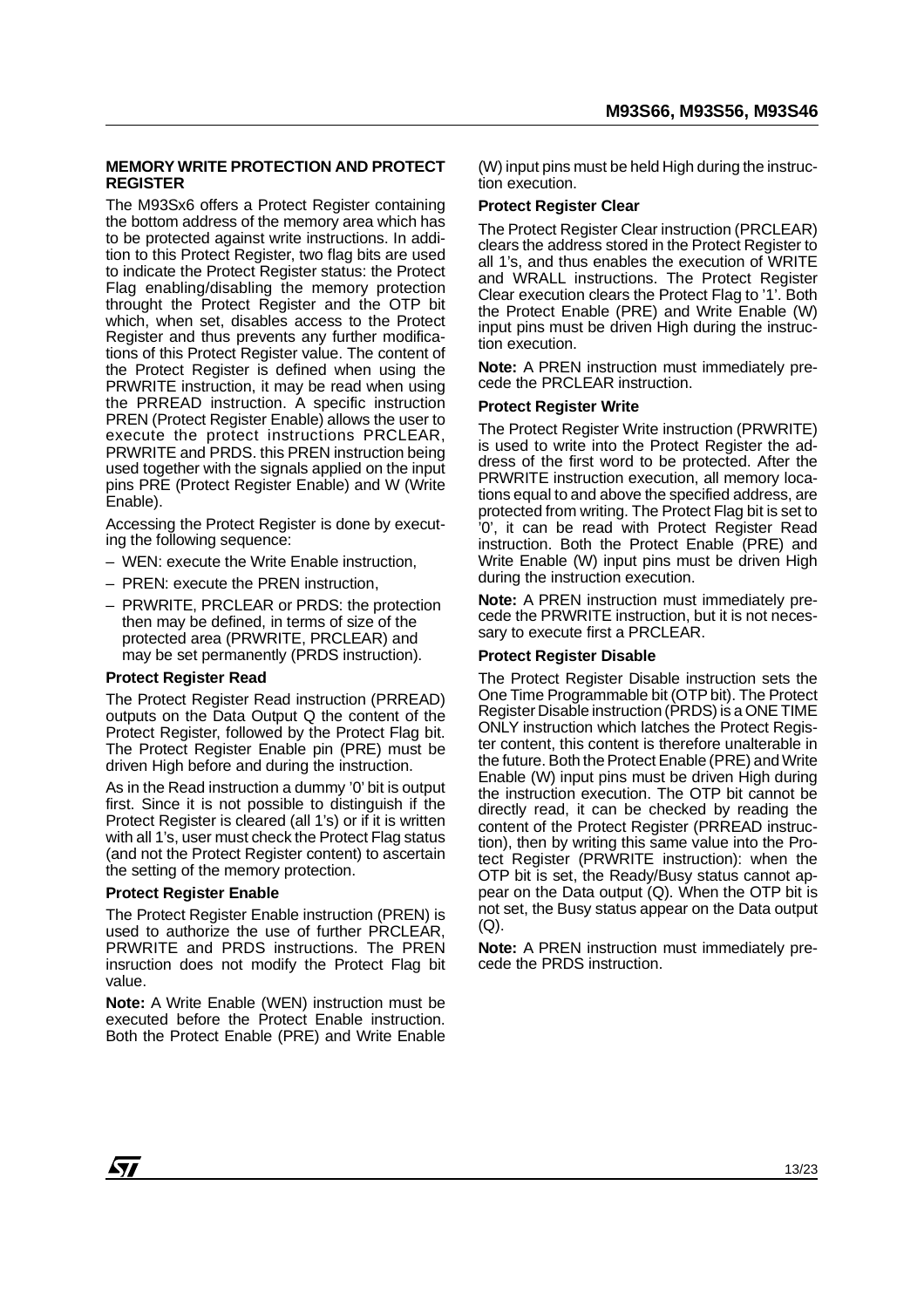



**Notes:** 1. An - Xn - Qn - Dn: Refer to Table 7a for the M93S46. 2. An - Xn - Qn - Dn: Refer to Table 7b for the M93S56 and M93S66.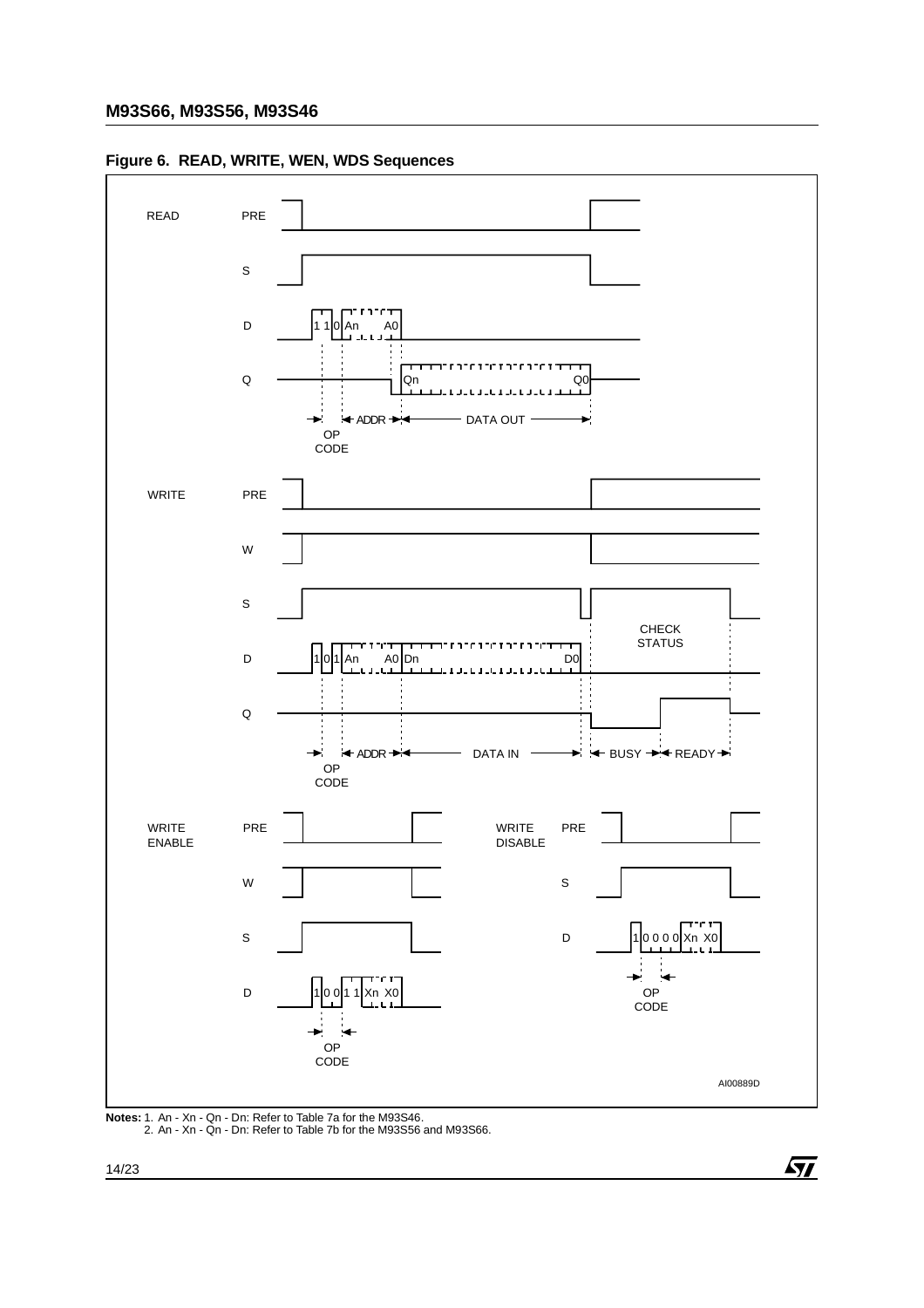**Figure 7. PAWRITE, WRALL Sequences**





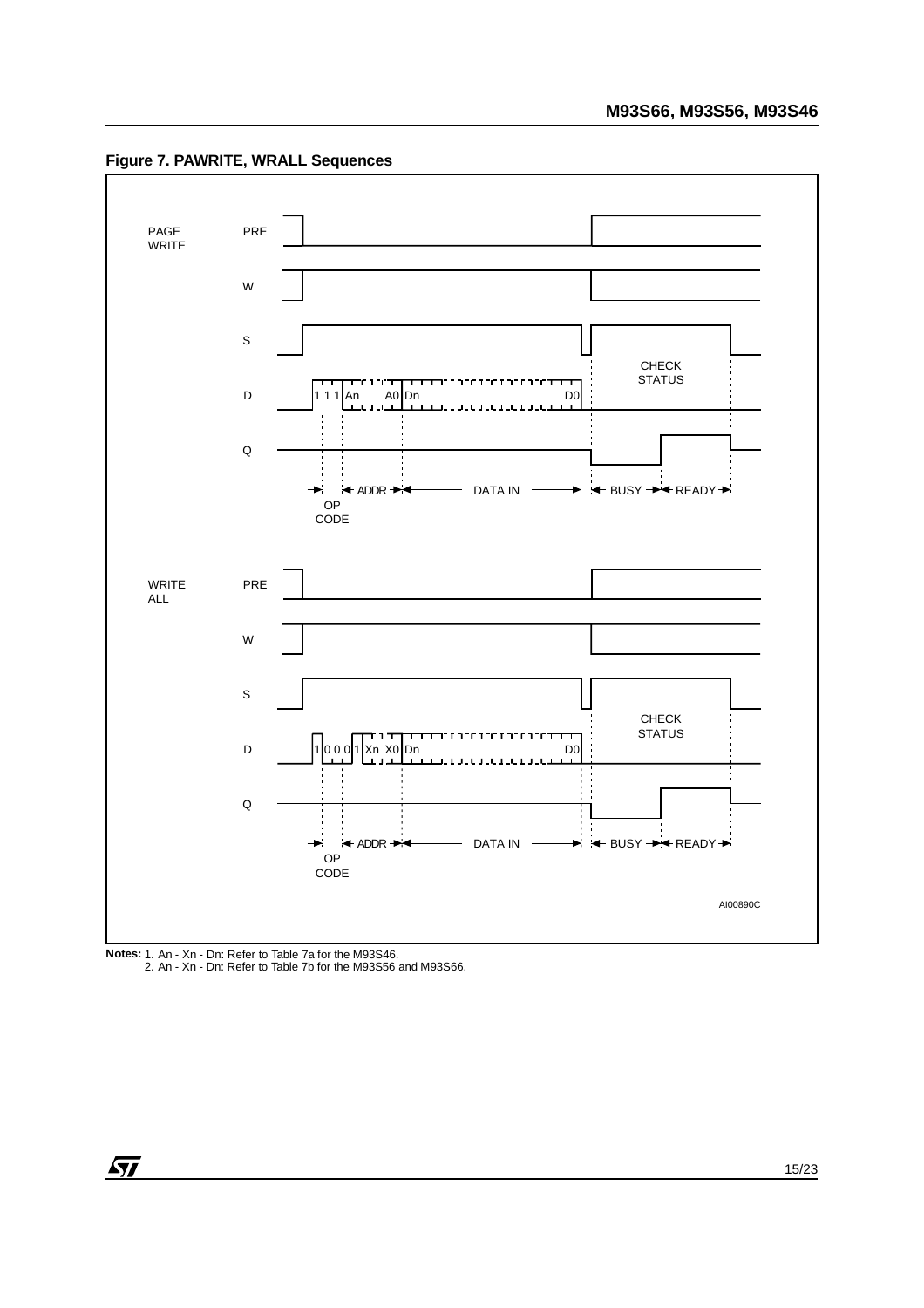# **M93S66, M93S56, M93S46**





 $\sqrt{1}$ 

**Notes:** 1. An - Xn - Dn: Refer to Table 7a for the M93S46. 2. An - Xn - Dn: Refer to Table 7b for the M93S56 and M93S66.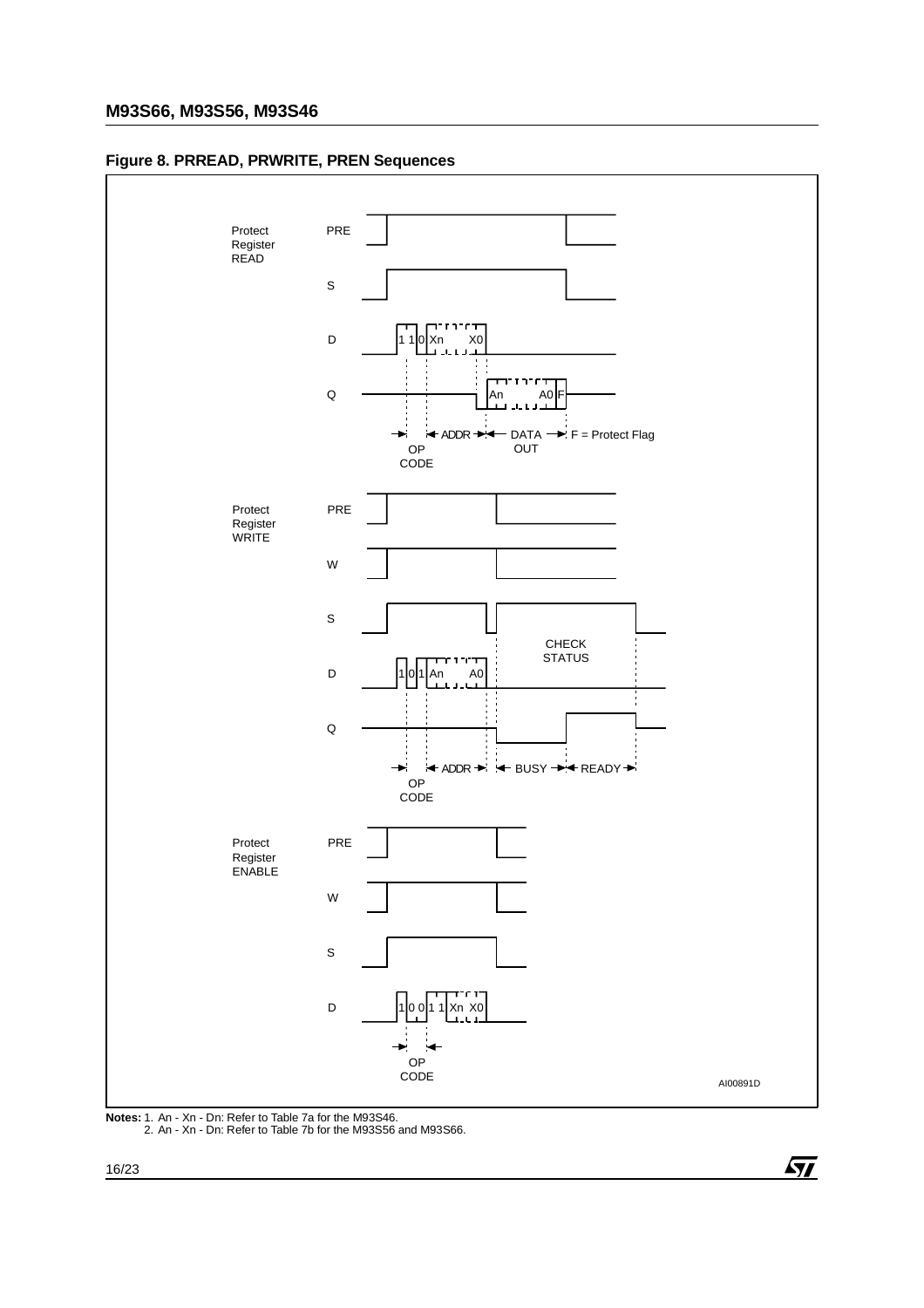



**Notes:** 1. An - Xn - Dn: Refer to Table 7a for the M93S46. 2. An - Xn - Dn: Refer to Table 7b for the M93S56 and M93S66.

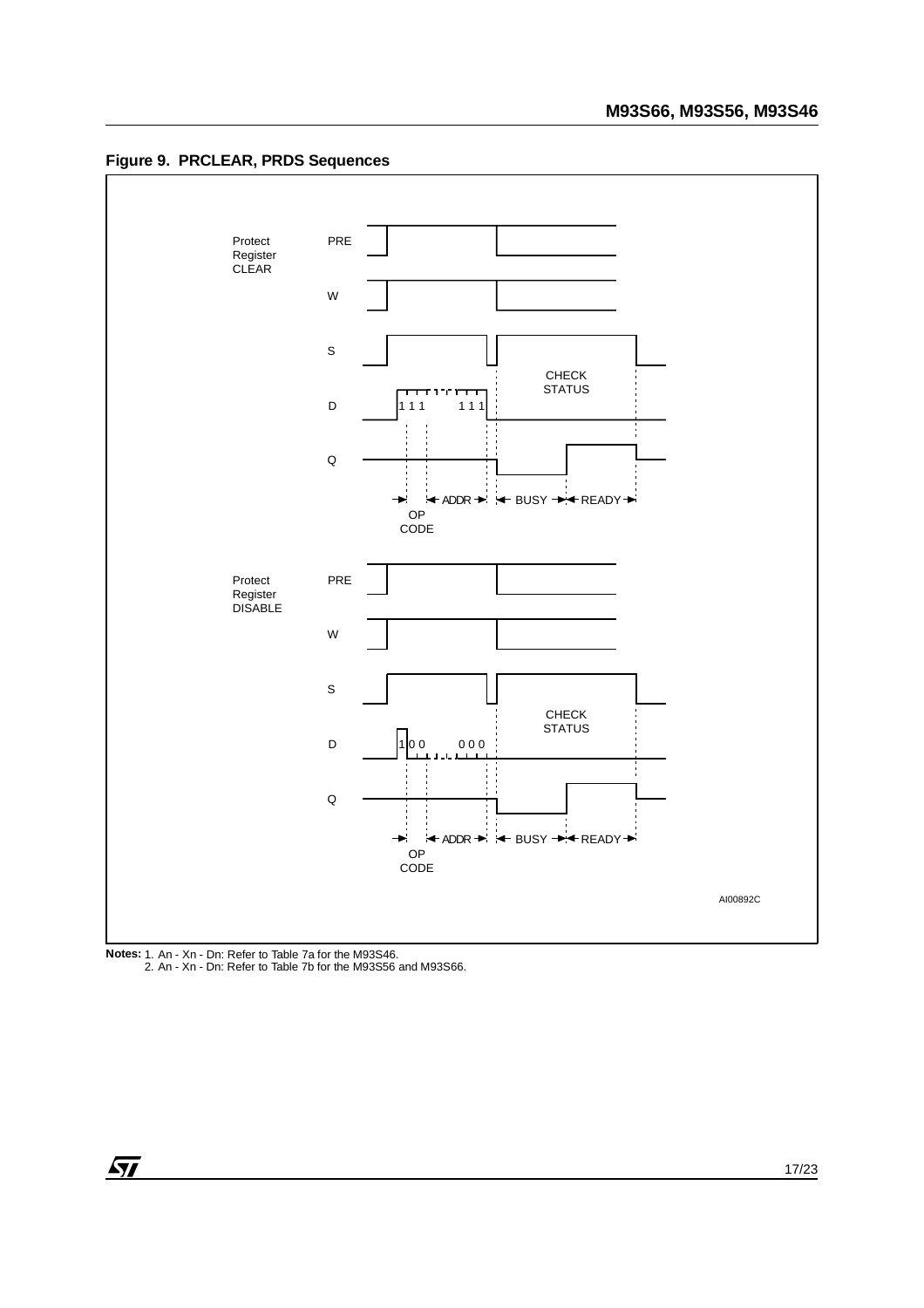#### **COMMON I/O OPERATION**

The Data Output (Q) and Data Input (D) signals can be connected together, through a current limiting resistor, to form a common, one wire data bus. Some precautions must be taken when operating the memory with this connection, mostly to prevent a short circuit between the last entered address bit (A0) and the first data bit output by Q. The reader should refer to the STMicroelectronics application note AN394 "MICROWIRE EEPROM Common I/O Operation".

# **CLOCK PULSE COUNTER**

The M93Sx6 offers a functional security filtering glitches on the clock input (C), the clock pulse counter.

In a normal environment, the M93Sx6 expectes to receive the exact amount of data on the D input (start bit, Op-Code, Address, Data), that is the exact amount of clock pulses on the C input. In a noisy environment, the number of pulses received (on the clock input C) may be greater than the clock

pulses delivered by the Master (Microcontroller) driving the M93Sx6. In such a case, a part of the instruction is delayed by one bit (see Figure 10), and it may induce an erroneous write of data at a wrong address. The M93Sx6 has an on-chip counter which counts the clock pulses from the Start bit until the falling edge of the Chip Select signal.

For the WRITE instructions with a M93S56 (or M93S66), the number of clock pulses incoming to the counter must be exactly 27 from the Start bit to the falling edge of Chip Select signal (1 Start bit + 2 Op-code bit  $+ 8$  Address bit  $+ 16$  Data bit  $= 27$ ): if so, the M93S56 (or M93S66) executes the WRITE instruction. If the number of clock pulses is not equal to 27, the instruction will not be executed (and data will not be corrupted).

The clock pulse counter is active on WRITE, PAWRITE, WRALL, PRWRITE and PRCLEAR instructions. In order to determine the exact number of clock pulses needed for all the M93Sx6 on WRITE instructions, refer to Tables 7a and 7b, in the column: Requested Clock Cycles.

*sti* 



**Figure 10. Write Sequence with One Clock Glitch**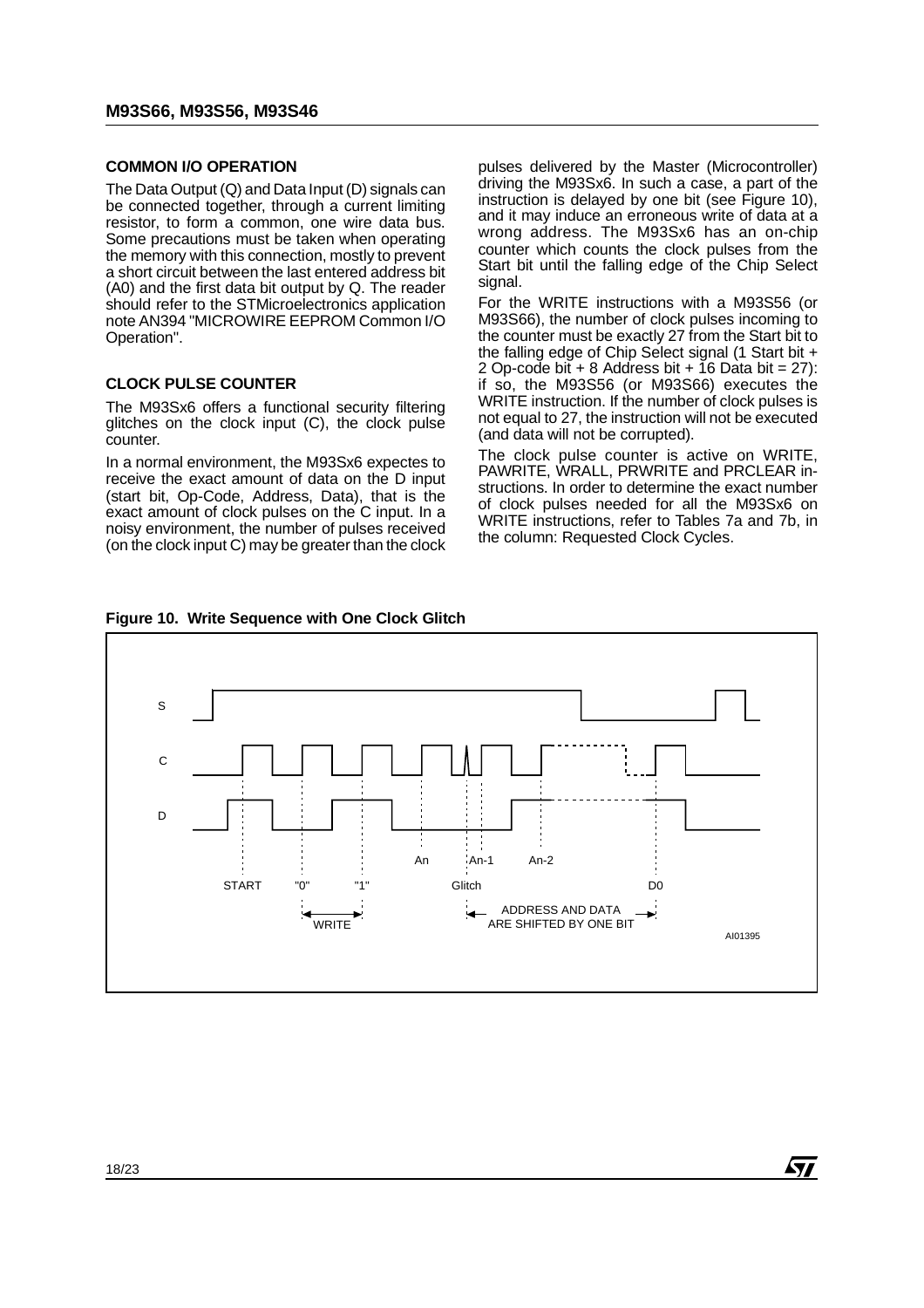# **ORDERING INFORMATION SCHEME**



Notes: 1. Temperature range on request only.<br>2. Produced with High Reliability Certified Flow (HRCF), in V<sub>CC</sub> range 4.5V to 5.5V at 1MHz only.

3. -R version (1.8V to 3.6V) are only available in temperature ranges 5 or 1.

Devices are shipped from the factory with the memory content set at all "1's" (FFFFh).

For a list of available options (Operating Voltage, Package, etc...) or for further information on any aspect of this device, please contact the STMicroelectronics Sales Office nearest to you.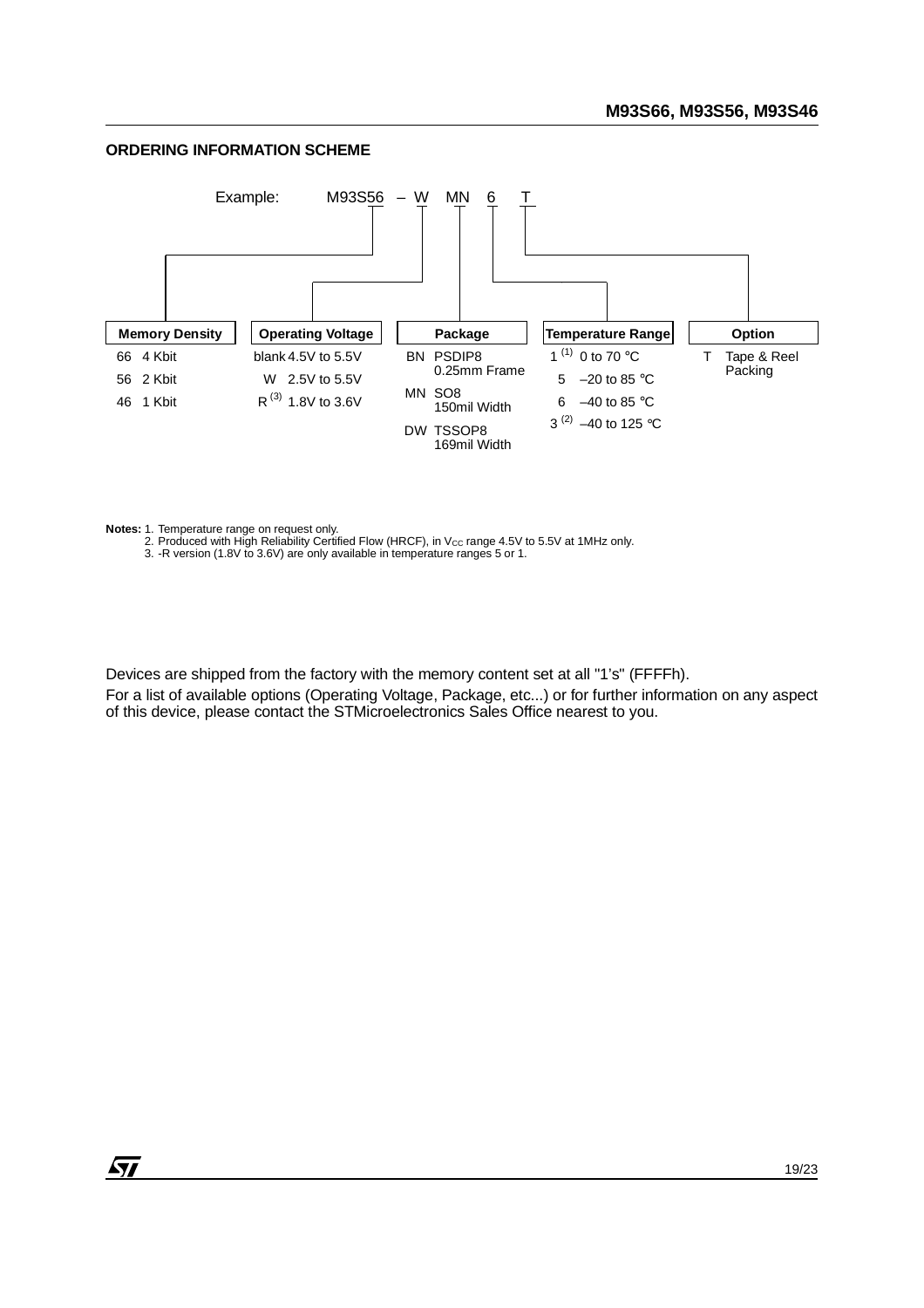|                        |            | <b>1 ODIL 0</b> Optics result of thing Dirty 0.2011.11 ICQUITQUITC |       |            |       |       |  |
|------------------------|------------|--------------------------------------------------------------------|-------|------------|-------|-------|--|
| Symb                   |            | mm                                                                 |       | inches     |       |       |  |
|                        | <b>Typ</b> | Min                                                                | Max   | <b>Typ</b> | Min   | Max   |  |
| A                      |            | 3.90                                                               | 5.90  |            | 0.154 | 0.232 |  |
| A1                     |            | 0.49                                                               | —     |            | 0.019 |       |  |
| A2                     |            | 3.30                                                               | 5.30  |            | 0.130 | 0.209 |  |
| В                      |            | 0.36                                                               | 0.56  |            | 0.014 | 0.022 |  |
| <b>B1</b>              |            | 1.15                                                               | 1.65  |            | 0.045 | 0.065 |  |
| $\mathsf C$            |            | 0.20                                                               | 0.36  |            | 0.008 | 0.014 |  |
| D                      |            | 9.20                                                               | 9.90  |            | 0.362 | 0.390 |  |
| E                      | 7.62       |                                                                    |       | 0.300      |       |       |  |
| E <sub>1</sub>         |            | 6.00                                                               | 6.70  |            | 0.236 | 0.264 |  |
| e <sub>1</sub>         | 2.54       |                                                                    |       | 0.100      |       |       |  |
| eA                     |            | 7.80                                                               | -     |            | 0.307 | -     |  |
| $\mathsf{e}\mathsf{B}$ |            |                                                                    | 10.00 |            |       | 0.394 |  |
| L                      |            | 3.00                                                               | 3.80  |            | 0.118 | 0.150 |  |
| ${\sf N}$              |            | 8                                                                  |       |            | 8     |       |  |

# **PSDIP8 - 8 pin Plastic Skinny DIP, 0.25mm lead frame**



Drawing is not to scale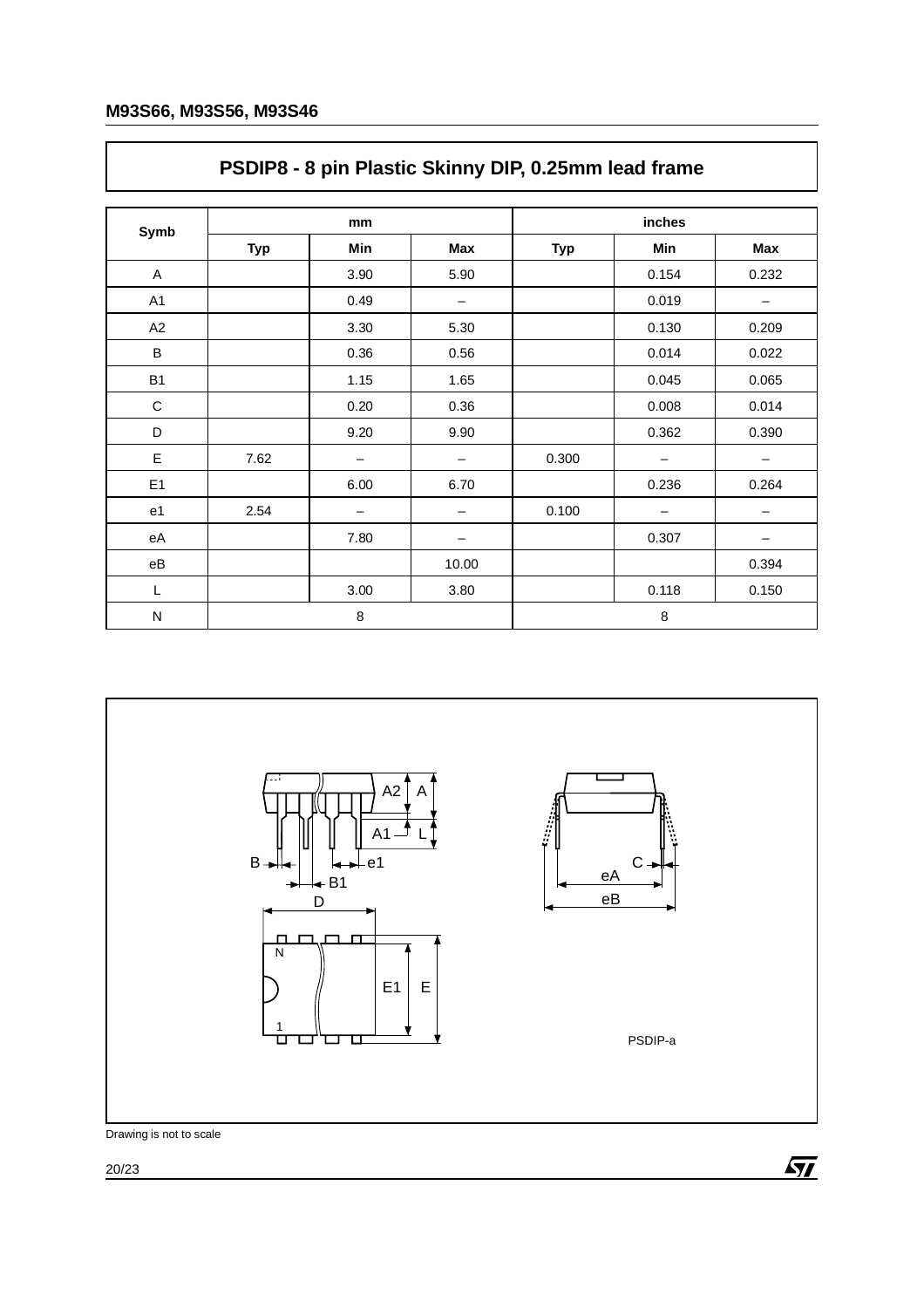| Symb           |            | mm                       |                 | inches     |                   |            |  |  |
|----------------|------------|--------------------------|-----------------|------------|-------------------|------------|--|--|
|                | <b>Typ</b> | Min                      | Max             | <b>Typ</b> | Min               | <b>Max</b> |  |  |
| A              |            | 1.35                     | 1.75            |            | 0.053             | 0.069      |  |  |
| A <sub>1</sub> |            | 0.10                     | 0.25            |            | 0.004             | 0.010      |  |  |
| $\sf B$        |            | 0.33                     | 0.51            |            | 0.013             | 0.020      |  |  |
| $\mathsf C$    |            | 0.19                     | 0.25            |            | 0.007             | 0.010      |  |  |
| D              |            | 4.80                     | 5.00            |            | 0.189             | 0.197      |  |  |
| E              |            | 3.80                     | 4.00            |            | 0.150             | 0.157      |  |  |
| e              | 1.27       | $\overline{\phantom{m}}$ | $\qquad \qquad$ | 0.050      | $\qquad \qquad -$ | —          |  |  |
| $\mathsf H$    |            | 5.80                     | 6.20            |            | 0.228             | 0.244      |  |  |
| h              |            | 0.25                     | 0.50            |            | 0.010             | 0.020      |  |  |
| L              |            | 0.40                     | 0.90            |            | 0.016             | 0.035      |  |  |
| $\alpha$       |            | $0^{\circ}$              | $8^{\circ}$     |            | $0^{\circ}$       | $8^\circ$  |  |  |
| N              |            | $\,8\,$                  |                 |            | 8                 |            |  |  |
| CP             |            |                          | 0.10            |            |                   | 0.004      |  |  |

# **SO8 - 8 lead Plastic Small Outline, 150 mils body width**



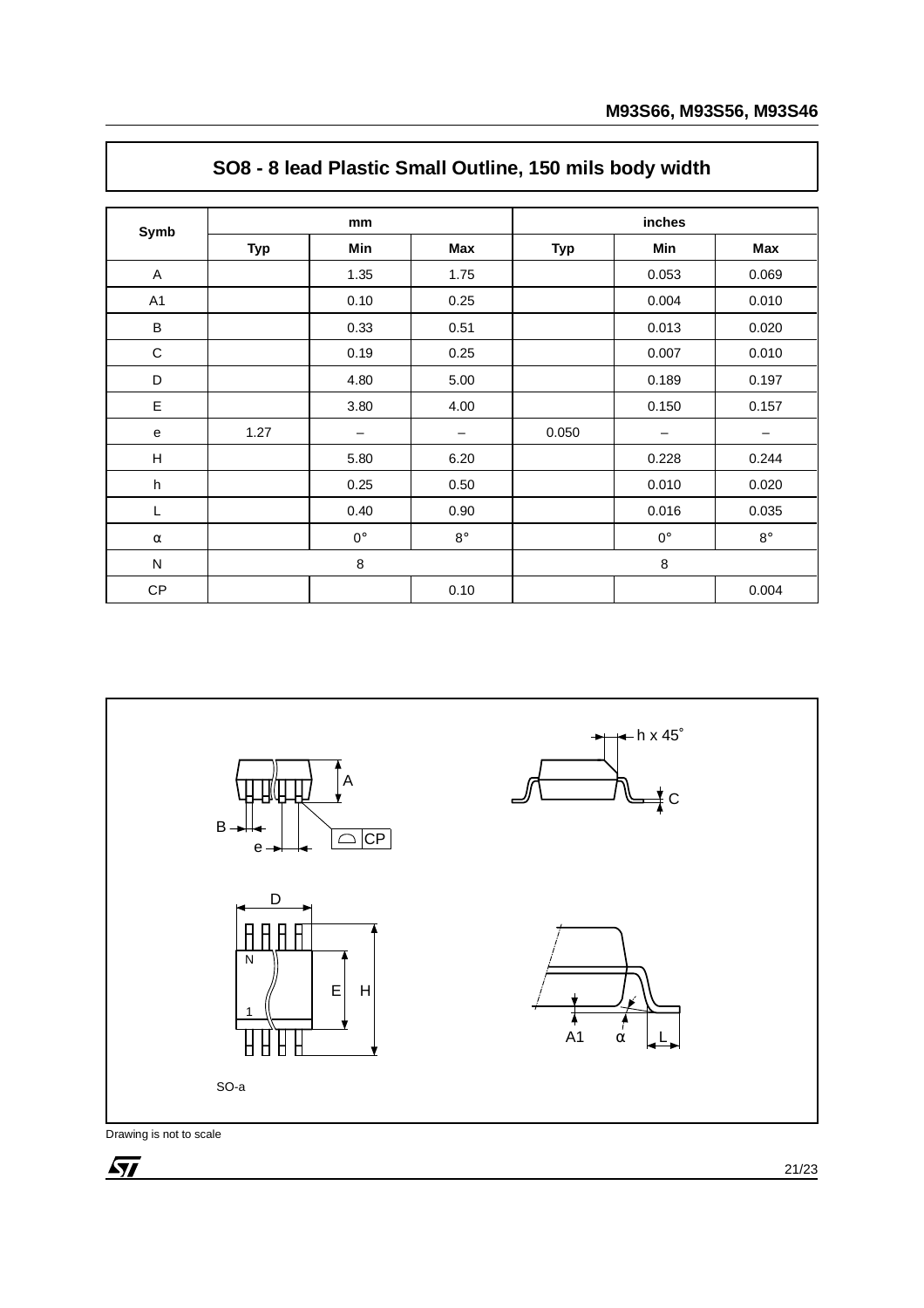# **TSSOP8 - 8 lead Plastic Shrink Small Outline, 169 mils body width**

| Symb           |            | mm          |             | inches     |             |             |  |
|----------------|------------|-------------|-------------|------------|-------------|-------------|--|
|                | <b>Typ</b> | Min         | <b>Max</b>  | <b>Typ</b> | Min         | <b>Max</b>  |  |
| A              |            |             | 1.10        |            |             | 0.043       |  |
| A <sub>1</sub> |            | 0.05        | 0.15        |            | 0.002       | 0.006       |  |
| A <sub>2</sub> |            | 0.85        | 0.95        |            | 0.033       | 0.037       |  |
| $\sf B$        |            | 0.19        | 0.30        |            | 0.007       | 0.012       |  |
| $\mathbf C$    |            | 0.09        | 0.20        |            | 0.004       | 0.008       |  |
| D              |            | 2.90        | 3.10        |            | 0.114       | 0.122       |  |
| E              |            | 6.25        | 6.50        |            | 0.246       | 0.256       |  |
| E <sub>1</sub> |            | 4.30        | 4.50        |            | 0.169       | 0.177       |  |
| ${\bf e}$      | 0.65       | -           | —           | 0.026      | -           | -           |  |
| L              |            | 0.50        | 0.70        |            | 0.020       | 0.028       |  |
| $\alpha$       |            | $0^{\circ}$ | $8^{\circ}$ |            | $0^{\circ}$ | $8^{\circ}$ |  |
| N              |            | 8           |             |            | 8           |             |  |
| CP             |            |             | 0.08        |            |             | 0.003       |  |



Drawing is not to scale